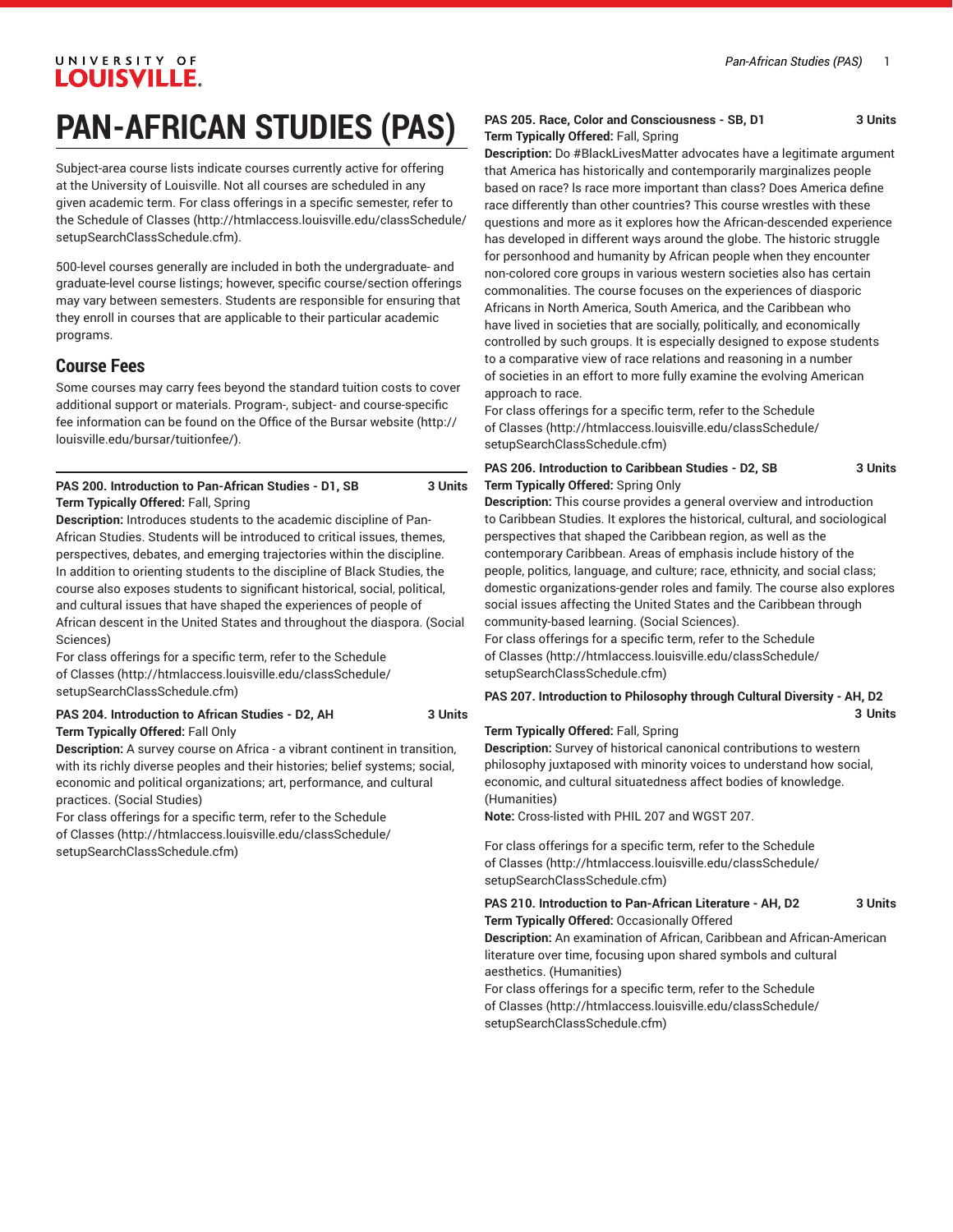#### **PAS 214. African-American Music - AH, D1 3 Units**

#### **Term Typically Offered:** Fall, Spring, Summer **Description:** Examines African-American music from a historical perspective, from its origins to the present. It will explore the development of various stylistic trends that characterize African-American music and socio-economic factors and events which have influenced it. There will be discussion on the evolution of and changes in musical style and form. Students will be introduced to innovators via audio and video recordings.

**Note:** Cross-listed with MUH 214.

For class offerings for a specific term, refer to the [Schedule](http://htmlaccess.louisville.edu/classSchedule/setupSearchClassSchedule.cfm) [of Classes \(http://htmlaccess.louisville.edu/classSchedule/](http://htmlaccess.louisville.edu/classSchedule/setupSearchClassSchedule.cfm) [setupSearchClassSchedule.cfm\)](http://htmlaccess.louisville.edu/classSchedule/setupSearchClassSchedule.cfm)

#### **PAS 217. Introduction to Indigenous Religions of Africa, the Americas and the Pacific Basin 3 Units**

#### **Term Typically Offered:** Occasionally Offered

**Description:** An introduction to the religious beliefs and practices of selected indigenous communities in Africa, the Americas and the Pacific Basin. (Humanities)

**Note:** Cross-listed with HUM 217.

For class offerings for a specific term, refer to the [Schedule](http://htmlaccess.louisville.edu/classSchedule/setupSearchClassSchedule.cfm) [of Classes \(http://htmlaccess.louisville.edu/classSchedule/](http://htmlaccess.louisville.edu/classSchedule/setupSearchClassSchedule.cfm) [setupSearchClassSchedule.cfm\)](http://htmlaccess.louisville.edu/classSchedule/setupSearchClassSchedule.cfm)

#### **PAS 218. Survey of American Jazz - D1, AH 3 Units Term Typically Offered:** Fall, Summer

**Description:** Non-music majors will have a historical examination of the evolution of jazz music. They will study the development of various stylistic trends that characterize jazz and the socioeconomic factors and events that have influenced it as well as the evolution of its musical style and form. Students will be introduced to innovators through their recordings. (Humanities)

**Note:** Cross-listed with MUH 218.

For class offerings for a specific term, refer to the [Schedule](http://htmlaccess.louisville.edu/classSchedule/setupSearchClassSchedule.cfm) [of Classes \(http://htmlaccess.louisville.edu/classSchedule/](http://htmlaccess.louisville.edu/classSchedule/setupSearchClassSchedule.cfm) [setupSearchClassSchedule.cfm\)](http://htmlaccess.louisville.edu/classSchedule/setupSearchClassSchedule.cfm)

#### **PAS 219. Survey of Brazilian Music 3 Units**

#### **Term Typically Offered:** Occasionally Offered

**Description:** In this course designed for non-music majors, the evolution of Brazilian music will be traced from its origins through the present. The course will explore the development of the various stylistic trends that characterize the music of Brazil. The socio-economic factors and events which have influenced the course of Brazil's native art music will be included in the discussion, as will the evolution of and changes in the musical style and form. In addition, students will be introduced to the innovators of each style through recordings, videos and the internet. (Humanities)

**Note:** Cross-listed with MUH 219.

For class offerings for a specific term, refer to the [Schedule](http://htmlaccess.louisville.edu/classSchedule/setupSearchClassSchedule.cfm) [of Classes \(http://htmlaccess.louisville.edu/classSchedule/](http://htmlaccess.louisville.edu/classSchedule/setupSearchClassSchedule.cfm) [setupSearchClassSchedule.cfm\)](http://htmlaccess.louisville.edu/classSchedule/setupSearchClassSchedule.cfm)

#### **PAS 227. Survey of American Diversity - SB, D1 3 Units Term Typically Offered:** Fall, Spring, Summer

**3 Units**

**Description:** A social map of the contemporary United States reveals several culturally-identified human groups based upon race, ethnicity, religion, language, family origins, and other characteristics. While diversity has become integral to the American society, it is an area that is little-studied and far less understood by many. This course will help students better understand racial and ethnic diversity in today's society. More than a historical overview, this course includes selected readings and film which provide glimpses behind the facade of the "other", to see some of the struggles they face as they become part of the American "fabric'. In the process of developing this understanding, we will constantly challenge ourselves by asking two main questions: "Who is an American?" and "What does it mean to become an American? For class offerings for a specific term, refer to the [Schedule](http://htmlaccess.louisville.edu/classSchedule/setupSearchClassSchedule.cfm) [of Classes](http://htmlaccess.louisville.edu/classSchedule/setupSearchClassSchedule.cfm) ([http://htmlaccess.louisville.edu/classSchedule/](http://htmlaccess.louisville.edu/classSchedule/setupSearchClassSchedule.cfm) [setupSearchClassSchedule.cfm\)](http://htmlaccess.louisville.edu/classSchedule/setupSearchClassSchedule.cfm)

#### **PAS 247. Language, Protest and Identity - SB, D1 3 Units Term Typically Offered:** Fall, Spring

**Description:** Sociolinguists see language as more than a question of people talking to each other. Language not only communicates ideas, but also communicates our identities in a society. It identifies us as we see ourselves and it identifies us, as others perceive us. Embodied in the act of human communication is a complex set of rules for how to send a message and another set of rules for how to interpret that message. Beyond these rules, socially constructed preconceptions, such as issues of race, class, and gender, can have an influence on the way people choose to communicate with others and on how that communication is understood by others. Much of this operates subtly and below our consciousness, such as when we say one thing, but our kinesics (body language) displays a different attitude. However, there are some, particularly those working in politics or advertising, who have developed a keen ability to manipulate or otherwise channel messages for a special effect. Recognizing how these various factors work, and their effect on the ability of people to understand one another, is particularly important in the current era. Societies have become more complex and diverse populations are now faced with the challenges of sharing the same living and working space. (Humanities) For class offerings for a specific term, refer to the [Schedule](http://htmlaccess.louisville.edu/classSchedule/setupSearchClassSchedule.cfm)

[of Classes](http://htmlaccess.louisville.edu/classSchedule/setupSearchClassSchedule.cfm) ([http://htmlaccess.louisville.edu/classSchedule/](http://htmlaccess.louisville.edu/classSchedule/setupSearchClassSchedule.cfm) [setupSearchClassSchedule.cfm\)](http://htmlaccess.louisville.edu/classSchedule/setupSearchClassSchedule.cfm)

#### **PAS 272. Reggae Music & the Politics of Black Liberation - D2, AH**

#### **Term Typically Offered:** Spring Only

**Description:** Examines cultural history of reggae and its impact since the independence of Jamaica in the 1960s. Explore its context within post-WWII anti-colonial struggles and quests for cultural identity and integrity with influences of U.S. and British music. (Humanities) For class offerings for a specific term, refer to the [Schedule](http://htmlaccess.louisville.edu/classSchedule/setupSearchClassSchedule.cfm) [of Classes](http://htmlaccess.louisville.edu/classSchedule/setupSearchClassSchedule.cfm) ([http://htmlaccess.louisville.edu/classSchedule/](http://htmlaccess.louisville.edu/classSchedule/setupSearchClassSchedule.cfm) [setupSearchClassSchedule.cfm\)](http://htmlaccess.louisville.edu/classSchedule/setupSearchClassSchedule.cfm)

#### **PAS 273. The Rhythm and Blues Revolution and American Culture - D1, AH 3 Units**

**Term Typically Offered:** Occasionally Offered **Description:** The history of R&B from its post-WWII origins to the post-Civil Rights Movement era, with particular emphasis on its impact on the U.S. and global popular culture and ideas about race. (Humanities) For class offerings for a specific term, refer to the [Schedule](http://htmlaccess.louisville.edu/classSchedule/setupSearchClassSchedule.cfm) [of Classes](http://htmlaccess.louisville.edu/classSchedule/setupSearchClassSchedule.cfm) ([http://htmlaccess.louisville.edu/classSchedule/](http://htmlaccess.louisville.edu/classSchedule/setupSearchClassSchedule.cfm) [setupSearchClassSchedule.cfm\)](http://htmlaccess.louisville.edu/classSchedule/setupSearchClassSchedule.cfm)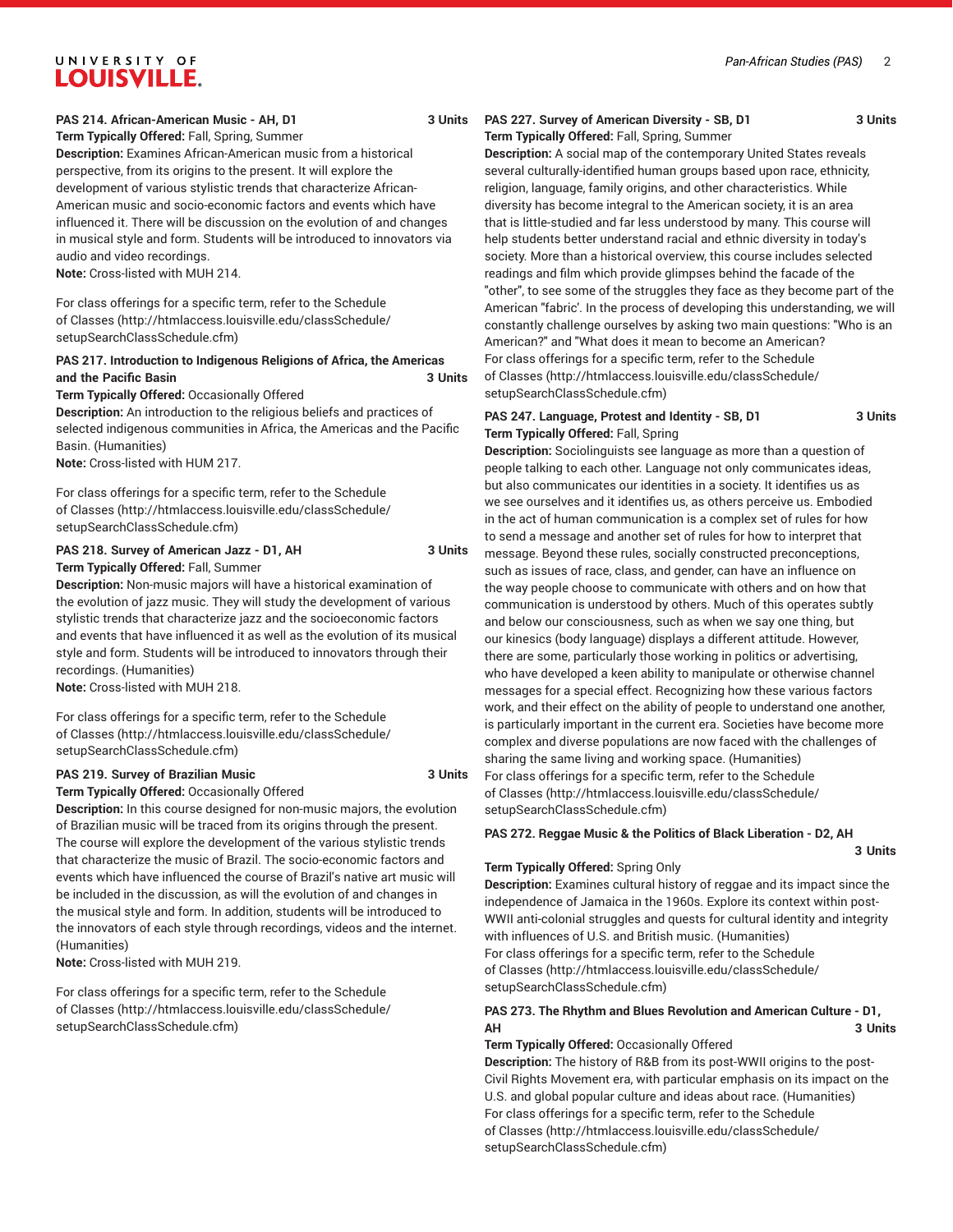#### **PAS 300. Humanities Special Topics in Pan-African Studies 3 Units Term Typically Offered:** Fall, Spring

**Description:** Intensive study of a particular topic or aspect of Africa or the Diaspora, to be announced in the schedule of courses.

**Note:** May be repeated as topics vary, but no more than six hours will be accepted in the major.

For class offerings for a specific term, refer to the [Schedule](http://htmlaccess.louisville.edu/classSchedule/setupSearchClassSchedule.cfm) [of Classes \(http://htmlaccess.louisville.edu/classSchedule/](http://htmlaccess.louisville.edu/classSchedule/setupSearchClassSchedule.cfm) [setupSearchClassSchedule.cfm\)](http://htmlaccess.louisville.edu/classSchedule/setupSearchClassSchedule.cfm)

#### **PAS 301. Social Sciences Special Topics in Pan-African Studies 3 Units Term Typically Offered:** Fall, Spring, Summer

**Description:** Intensive study of a particular topic or aspect of Africa or the Diaspora, with a social sciences perspective.

**Note:** May be repeated as topics vary, but no more than 6 hours will be accepted in the major.

For class offerings for a specific term, refer to the [Schedule](http://htmlaccess.louisville.edu/classSchedule/setupSearchClassSchedule.cfm) [of Classes \(http://htmlaccess.louisville.edu/classSchedule/](http://htmlaccess.louisville.edu/classSchedule/setupSearchClassSchedule.cfm) [setupSearchClassSchedule.cfm\)](http://htmlaccess.louisville.edu/classSchedule/setupSearchClassSchedule.cfm)

#### **PAS 305. Legal Lynchings: A Survey of Race, Law, and the American Justice System 3 Units**

**Term Typically Offered:** Fall, Spring

**Description:** A historical study of the American justice system and its treatment of persons of African descent. (Social Sciences) For class offerings for a specific term, refer to the [Schedule](http://htmlaccess.louisville.edu/classSchedule/setupSearchClassSchedule.cfm) [of Classes \(http://htmlaccess.louisville.edu/classSchedule/](http://htmlaccess.louisville.edu/classSchedule/setupSearchClassSchedule.cfm) [setupSearchClassSchedule.cfm\)](http://htmlaccess.louisville.edu/classSchedule/setupSearchClassSchedule.cfm)

#### **PAS 308. Contemporary Trends in African-American Art - WR 3 Units Term Typically Offered:** Spring Only

**Description:** A survey of contemporary African-American art since the 1960s into current trends today. Students will examine contemporary paintings, sculpture, fabric art, folk art, public art, and installation art. Emphasis will be on the social, cultural, spiritual and religious influences expressed in contemporary art.

**Note:** Cross-listed with ARTH 349.

**Note:** Approved for Arts and Sciences upper-level requirement in written communication (WR).

For class offerings for a specific term, refer to the [Schedule](http://htmlaccess.louisville.edu/classSchedule/setupSearchClassSchedule.cfm) [of Classes \(http://htmlaccess.louisville.edu/classSchedule/](http://htmlaccess.louisville.edu/classSchedule/setupSearchClassSchedule.cfm) [setupSearchClassSchedule.cfm\)](http://htmlaccess.louisville.edu/classSchedule/setupSearchClassSchedule.cfm)

#### **PAS 310. African-American Art I: From West Africa to 1920s 3 Units Term Typically Offered:** Fall Only

**Description:** Relationship between African and African-American art from the slave era through the Harlem Renaissance in its aesthetic, social, cultural and political contexts. **Note:** Cross-listed with ARTH 343.

For class offerings for a specific term, refer to the [Schedule](http://htmlaccess.louisville.edu/classSchedule/setupSearchClassSchedule.cfm) [of Classes \(http://htmlaccess.louisville.edu/classSchedule/](http://htmlaccess.louisville.edu/classSchedule/setupSearchClassSchedule.cfm) [setupSearchClassSchedule.cfm\)](http://htmlaccess.louisville.edu/classSchedule/setupSearchClassSchedule.cfm)

### **PAS 311. African-American Art History II: From the 1920s to Present**

**3 Units**

#### **Term Typically Offered:** Spring Odd Years

**Description:** Relationship between art of the Harlem Renaissance, Black art of the 1960s, and the contemporary art in its aesthetic, social, cultural and political contexts.

**Note:** Cross-listed with ARTH 344.

For class offerings for a specific term, refer to the [Schedule](http://htmlaccess.louisville.edu/classSchedule/setupSearchClassSchedule.cfm) [of Classes](http://htmlaccess.louisville.edu/classSchedule/setupSearchClassSchedule.cfm) ([http://htmlaccess.louisville.edu/classSchedule/](http://htmlaccess.louisville.edu/classSchedule/setupSearchClassSchedule.cfm) [setupSearchClassSchedule.cfm\)](http://htmlaccess.louisville.edu/classSchedule/setupSearchClassSchedule.cfm)

#### **PAS 312. African Americans in American Media 3 Units Term Typically Offered:** Fall, Spring

**Description:** The evolution of the popular image of African Americans as reflected in the visual media of television and the cinema. (Social Sciences)

**Note:** Cross-listed with COMM 326.

For class offerings for a specific term, refer to the [Schedule](http://htmlaccess.louisville.edu/classSchedule/setupSearchClassSchedule.cfm) [of Classes](http://htmlaccess.louisville.edu/classSchedule/setupSearchClassSchedule.cfm) ([http://htmlaccess.louisville.edu/classSchedule/](http://htmlaccess.louisville.edu/classSchedule/setupSearchClassSchedule.cfm) [setupSearchClassSchedule.cfm\)](http://htmlaccess.louisville.edu/classSchedule/setupSearchClassSchedule.cfm)

### **PAS 313. Urban Ritual Violence 3 Units**

**Term Typically Offered:** Occasionally Offered

**Description:** Examination of the role of ritual in gang culture; discussion of the power of ritual to reinforce and reflect cultural values. Analysis of cultic traditions in gangs in their historical relationships to religious institutions. Critical reflection on the use of ritual violence in organizational and institutional life in human societies. (Social Sciences) For class offerings for a specific term, refer to the [Schedule](http://htmlaccess.louisville.edu/classSchedule/setupSearchClassSchedule.cfm) [of Classes](http://htmlaccess.louisville.edu/classSchedule/setupSearchClassSchedule.cfm) ([http://htmlaccess.louisville.edu/classSchedule/](http://htmlaccess.louisville.edu/classSchedule/setupSearchClassSchedule.cfm) [setupSearchClassSchedule.cfm\)](http://htmlaccess.louisville.edu/classSchedule/setupSearchClassSchedule.cfm)

# **PAS 314. Black Psychology 3 Units**

**Term Typically Offered:** Spring Only

**Description:** Forces shading the thoughts, beliefs, life strategies, and concerns of persons of African descent.(Social Sciences) For class offerings for a specific term, refer to the [Schedule](http://htmlaccess.louisville.edu/classSchedule/setupSearchClassSchedule.cfm) [of Classes](http://htmlaccess.louisville.edu/classSchedule/setupSearchClassSchedule.cfm) ([http://htmlaccess.louisville.edu/classSchedule/](http://htmlaccess.louisville.edu/classSchedule/setupSearchClassSchedule.cfm) [setupSearchClassSchedule.cfm\)](http://htmlaccess.louisville.edu/classSchedule/setupSearchClassSchedule.cfm)

#### **PAS 315. Theatre of the African World - AH, D2 3 Units Term Typically Offered:** Spring Only

**Description:** This course is a cross-cultural examination of theatre and performance modes of select cultural and ethnic groups within Africa and the African Diaspora. The material will focus on performance and dramatic scripts by artists from West and South Africa, East Africa, the Caribbean, and the United States. We will investigate the distinctions in the manifestations of "theatre," "drama," and "performance" in Africa and the African Diaspora by means of lectures, play readings, written responses, in-depth discussions, video screenings, student projects, and presentations. (Humanities)

**Note:** Cross-listed with TA 365.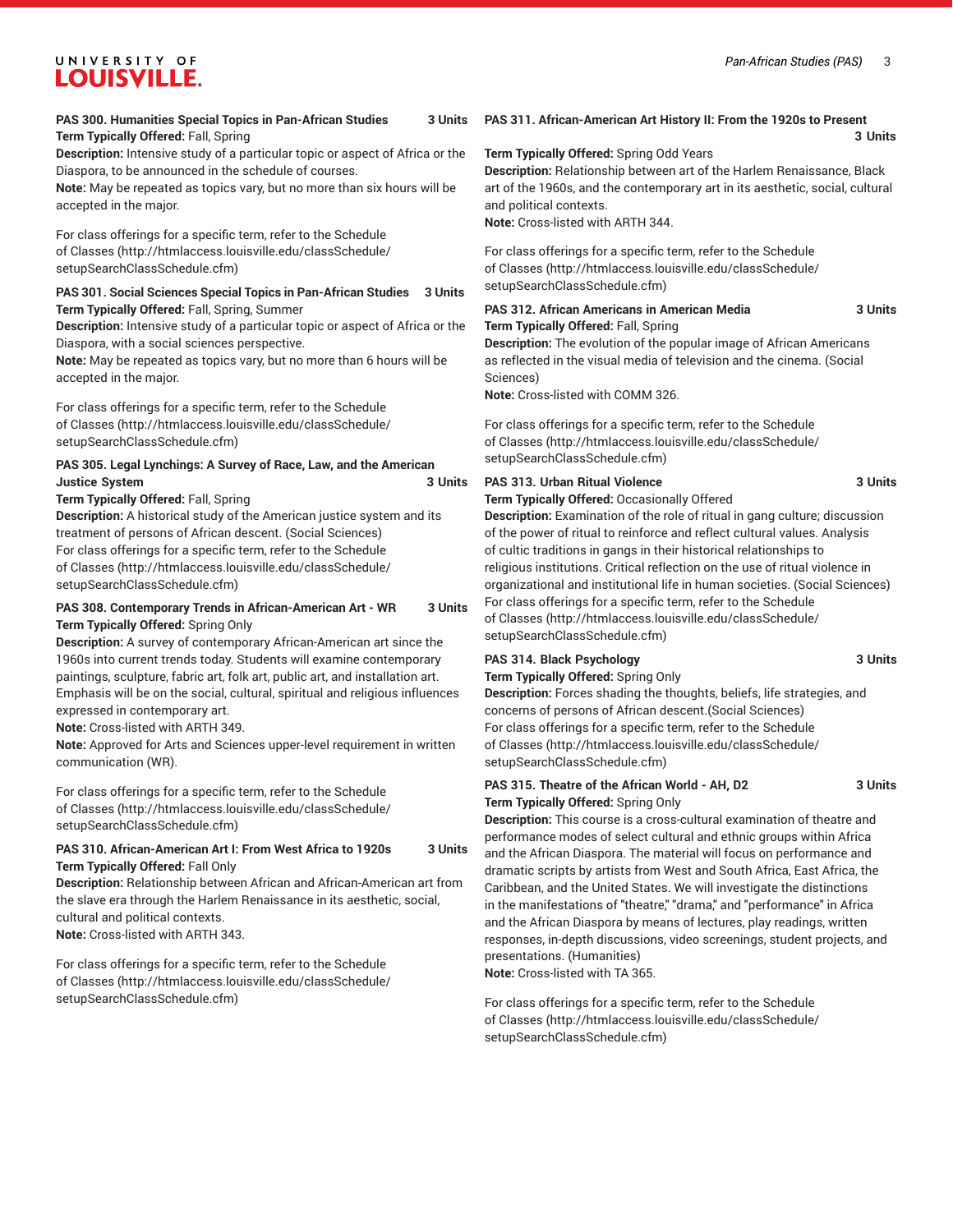#### **PAS 317. African-American Religion - AH, D1 3 Units Term Typically Offered:** Fall Only

**Description:** This course explores various religious beliefs, practices, experiences, traditions and institutions of African descended people in the United States. Students will be introduced to a range of African American religious traditions and a variety of perspectives within African American religious thought. These traditions and their respective beliefs and practices will be situated within their proper historical, social and cultural contexts.

**Note:** Cross-listed with HUM 377.

For class offerings for a specific term, refer to the [Schedule](http://htmlaccess.louisville.edu/classSchedule/setupSearchClassSchedule.cfm) [of Classes \(http://htmlaccess.louisville.edu/classSchedule/](http://htmlaccess.louisville.edu/classSchedule/setupSearchClassSchedule.cfm) [setupSearchClassSchedule.cfm\)](http://htmlaccess.louisville.edu/classSchedule/setupSearchClassSchedule.cfm)

#### **PAS 318. African-American Cultural Traditions 3 Units Term Typically Offered:** Fall Only

**Description:** Intensive examination of various systems of adaptation of people of African descent in the Americas, such as cultural traditions, urbanization and kinship. (Social Sciences) **Note:** Cross-listed with ANTH 318.

For class offerings for a specific term, refer to the [Schedule](http://htmlaccess.louisville.edu/classSchedule/setupSearchClassSchedule.cfm) [of Classes \(http://htmlaccess.louisville.edu/classSchedule/](http://htmlaccess.louisville.edu/classSchedule/setupSearchClassSchedule.cfm) [setupSearchClassSchedule.cfm\)](http://htmlaccess.louisville.edu/classSchedule/setupSearchClassSchedule.cfm)

**PAS 319. African-American History I - D1, SBH 3 Units Term Typically Offered:** Fall, Spring

**Description:** A unified study of the economic, social, cultural, political, and educational development of African Americans in the United States. Division date: 1865. (Social Sciences) **Note:** Cross-listed with HIST 319.

For class offerings for a specific term, refer to the [Schedule](http://htmlaccess.louisville.edu/classSchedule/setupSearchClassSchedule.cfm) [of Classes \(http://htmlaccess.louisville.edu/classSchedule/](http://htmlaccess.louisville.edu/classSchedule/setupSearchClassSchedule.cfm) [setupSearchClassSchedule.cfm\)](http://htmlaccess.louisville.edu/classSchedule/setupSearchClassSchedule.cfm)

#### **PAS 320. African-American History II - D1, SBH 3 Units**

**Term Typically Offered:** Fall, Spring

**Description:** A unified study of the economic, social, cultural, political, and educational development of African Americans in the United States. 1865 to present.

**Note:** Cross-listed with HIST 320.

For class offerings for a specific term, refer to the [Schedule](http://htmlaccess.louisville.edu/classSchedule/setupSearchClassSchedule.cfm) [of Classes \(http://htmlaccess.louisville.edu/classSchedule/](http://htmlaccess.louisville.edu/classSchedule/setupSearchClassSchedule.cfm) [setupSearchClassSchedule.cfm\)](http://htmlaccess.louisville.edu/classSchedule/setupSearchClassSchedule.cfm)

#### **PAS 322. The History of the Civil Rights Movement, 1900 to Present**

**Term Typically Offered:** Fall Only

**Description:** Study of the modern civil rights movement, its leaders, programs and strategies, from 1900 to present. (Social Sciences) **Note:** Cross-listed with HIST 322.

For class offerings for a specific term, refer to the [Schedule](http://htmlaccess.louisville.edu/classSchedule/setupSearchClassSchedule.cfm) [of Classes \(http://htmlaccess.louisville.edu/classSchedule/](http://htmlaccess.louisville.edu/classSchedule/setupSearchClassSchedule.cfm) [setupSearchClassSchedule.cfm\)](http://htmlaccess.louisville.edu/classSchedule/setupSearchClassSchedule.cfm)

#### **PAS 324. Politics, Political Violence and Black Resistance 3 Units Term Typically Offered:** Occasionally Offered

**Description:** Examination of the structural, institutional and personal dimensions of violence and the human drama as it unfolds in situations of oppression. (Social Sciences)

For class offerings for a specific term, refer to the [Schedule](http://htmlaccess.louisville.edu/classSchedule/setupSearchClassSchedule.cfm) [of Classes](http://htmlaccess.louisville.edu/classSchedule/setupSearchClassSchedule.cfm) ([http://htmlaccess.louisville.edu/classSchedule/](http://htmlaccess.louisville.edu/classSchedule/setupSearchClassSchedule.cfm) [setupSearchClassSchedule.cfm\)](http://htmlaccess.louisville.edu/classSchedule/setupSearchClassSchedule.cfm)

#### **PAS 325. Politics of Black Male Identity in Post-Modern America 3 Units Term Typically Offered:** Spring Only

**Description:** Examination of factors which contribute to the construction of black American male identity from fraternities and gangs to everyday "cool". (Social Sciences)

For class offerings for a specific term, refer to the [Schedule](http://htmlaccess.louisville.edu/classSchedule/setupSearchClassSchedule.cfm) [of Classes](http://htmlaccess.louisville.edu/classSchedule/setupSearchClassSchedule.cfm) ([http://htmlaccess.louisville.edu/classSchedule/](http://htmlaccess.louisville.edu/classSchedule/setupSearchClassSchedule.cfm) [setupSearchClassSchedule.cfm\)](http://htmlaccess.louisville.edu/classSchedule/setupSearchClassSchedule.cfm)

#### **PAS 326. Black Political Thought: Africa to Afrocentricity 3 Units Term Typically Offered:** Occasionally Offered

**Description:** Theories and philosophies which have driven the black experiences before and during the African Diaspora and the scholarly and social significance of the Afrocentric movement in the academy. (Social Sciences)

For class offerings for a specific term, refer to the [Schedule](http://htmlaccess.louisville.edu/classSchedule/setupSearchClassSchedule.cfm) [of Classes](http://htmlaccess.louisville.edu/classSchedule/setupSearchClassSchedule.cfm) ([http://htmlaccess.louisville.edu/classSchedule/](http://htmlaccess.louisville.edu/classSchedule/setupSearchClassSchedule.cfm) [setupSearchClassSchedule.cfm\)](http://htmlaccess.louisville.edu/classSchedule/setupSearchClassSchedule.cfm)

#### **PAS 327. Politics of the Black Community - SB, D1 3 Units Term Typically Offered:** Fall Only

**Description:** The politics of black sub-communities in the context of political behavior research; political socialization, sub-community power structure, leadership, voter and party roles, strategies of protest, and government outputs. (Social Sciences)

For class offerings for a specific term, refer to the [Schedule](http://htmlaccess.louisville.edu/classSchedule/setupSearchClassSchedule.cfm) [of Classes](http://htmlaccess.louisville.edu/classSchedule/setupSearchClassSchedule.cfm) ([http://htmlaccess.louisville.edu/classSchedule/](http://htmlaccess.louisville.edu/classSchedule/setupSearchClassSchedule.cfm) [setupSearchClassSchedule.cfm\)](http://htmlaccess.louisville.edu/classSchedule/setupSearchClassSchedule.cfm)

#### **PAS 329. Slave Trade and Slavery 3 Units**

**3 Units**

**Term Typically Offered:** Fall, Spring, Summer **Description:** An historical and sociological study of the trans-atlantic slave trade through 1900. (Social Sciences) For class offerings for a specific term, refer to the [Schedule](http://htmlaccess.louisville.edu/classSchedule/setupSearchClassSchedule.cfm)

[of Classes](http://htmlaccess.louisville.edu/classSchedule/setupSearchClassSchedule.cfm) ([http://htmlaccess.louisville.edu/classSchedule/](http://htmlaccess.louisville.edu/classSchedule/setupSearchClassSchedule.cfm) [setupSearchClassSchedule.cfm\)](http://htmlaccess.louisville.edu/classSchedule/setupSearchClassSchedule.cfm)

**PAS 330. Women in African-American Religion 3 Units Term Typically Offered:** Occasionally Offered

**Prerequisite(s):** PAS 200 or consent of instructor.

**Description:** Role and history of African-American religious institutions of the U.S. Focus on women of African descent in the suffrage, abolitionist, civil rights movements and the womanist movement in contemporary black theology and African-American Islam. (Humanities) For class offerings for a specific term, refer to the [Schedule](http://htmlaccess.louisville.edu/classSchedule/setupSearchClassSchedule.cfm) [of Classes](http://htmlaccess.louisville.edu/classSchedule/setupSearchClassSchedule.cfm) ([http://htmlaccess.louisville.edu/classSchedule/](http://htmlaccess.louisville.edu/classSchedule/setupSearchClassSchedule.cfm) [setupSearchClassSchedule.cfm\)](http://htmlaccess.louisville.edu/classSchedule/setupSearchClassSchedule.cfm)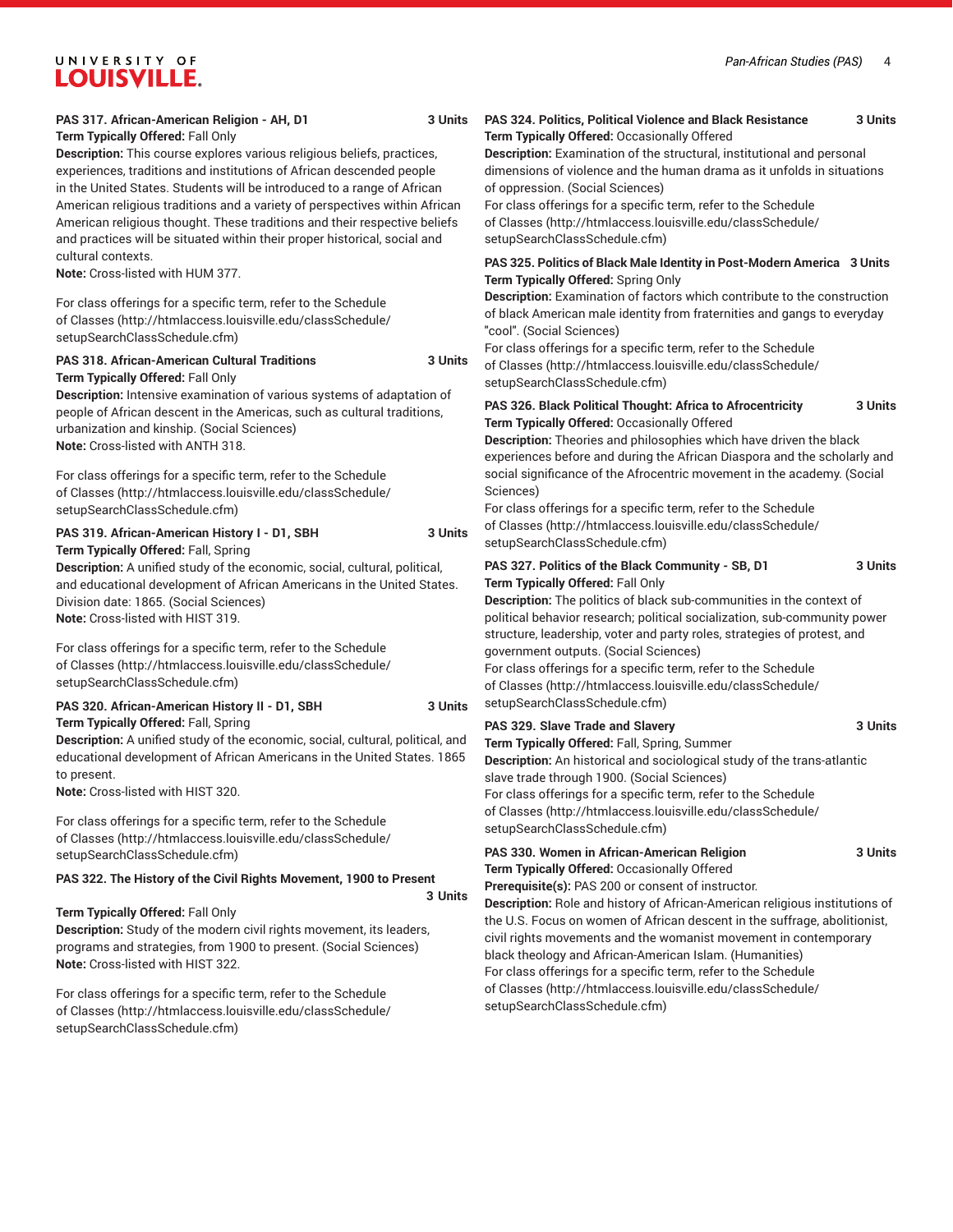#### **PAS 331. Color Complex of Black Women 3 Units**

**Term Typically Offered:** Fall Even Years **Description:** Study of phenotypes, body image, inter-/intra-gender relationships, media influences, and social norms, from slavery to present, on the development of Black female identities using theories in psychology, sociology, and deconstruction. (Social Sciences) **Note:** Cross-listed with WGST 349.

For class offerings for a specific term, refer to the [Schedule](http://htmlaccess.louisville.edu/classSchedule/setupSearchClassSchedule.cfm) [of Classes \(http://htmlaccess.louisville.edu/classSchedule/](http://htmlaccess.louisville.edu/classSchedule/setupSearchClassSchedule.cfm) [setupSearchClassSchedule.cfm\)](http://htmlaccess.louisville.edu/classSchedule/setupSearchClassSchedule.cfm)

#### **PAS 332. African-American Women - WR 3 Units**

**Term Typically Offered:** Occasionally Offered **Description:** Examination of the status and roles of African-American women from the slave era to contemporary times. Emphasis on migration, urbanization and labor force participation as well as in familiar contexts. (Social Sciences)

**Note:** Cross-listed with WGST 348.

**Note:** Approved for the Arts and Sciences upper-level requirement in written communication (WR).

For class offerings for a specific term, refer to the [Schedule](http://htmlaccess.louisville.edu/classSchedule/setupSearchClassSchedule.cfm) [of Classes \(http://htmlaccess.louisville.edu/classSchedule/](http://htmlaccess.louisville.edu/classSchedule/setupSearchClassSchedule.cfm) [setupSearchClassSchedule.cfm\)](http://htmlaccess.louisville.edu/classSchedule/setupSearchClassSchedule.cfm)

#### **PAS 333. Black Student Experience: Issues with Persistence & Inclusion in PWIs 3 Units**

#### **Term Typically Offered:** Spring Only

**Description:** Explore the unique challenges of Blacks in higher education in relation to issues of access, retention, graduation, student engagement, satisfaction, and identity formation at Predominantly White Institutions (PWIs). There is an examination of best practice models on Black student retention, using empirically-based methods and mentoring theories and practices. (Social Sciences)

For class offerings for a specific term, refer to the [Schedule](http://htmlaccess.louisville.edu/classSchedule/setupSearchClassSchedule.cfm) [of Classes \(http://htmlaccess.louisville.edu/classSchedule/](http://htmlaccess.louisville.edu/classSchedule/setupSearchClassSchedule.cfm) [setupSearchClassSchedule.cfm\)](http://htmlaccess.louisville.edu/classSchedule/setupSearchClassSchedule.cfm)

#### **PAS 335. Survey of African-American Education - D1, SB 3 Units Term Typically Offered:** Fall, Spring

**Description:** An in-depth look at the efforts of African Americans to secure educational opportunity and access with special emphasis on contemporary curricular and political issues. (Social Sciences) For class offerings for a specific term, refer to the [Schedule](http://htmlaccess.louisville.edu/classSchedule/setupSearchClassSchedule.cfm) [of Classes \(http://htmlaccess.louisville.edu/classSchedule/](http://htmlaccess.louisville.edu/classSchedule/setupSearchClassSchedule.cfm) [setupSearchClassSchedule.cfm\)](http://htmlaccess.louisville.edu/classSchedule/setupSearchClassSchedule.cfm)

#### **PAS 338. Race and Economics 3 Units**

**Term Typically Offered:** Occasionally Offered

**Description:** An examination of the economic character of African-American urban areas. Focus on the types of businesses, capital accumulation and their role in urban America. (Social Sciences) For class offerings for a specific term, refer to the [Schedule](http://htmlaccess.louisville.edu/classSchedule/setupSearchClassSchedule.cfm) [of Classes \(http://htmlaccess.louisville.edu/classSchedule/](http://htmlaccess.louisville.edu/classSchedule/setupSearchClassSchedule.cfm) [setupSearchClassSchedule.cfm\)](http://htmlaccess.louisville.edu/classSchedule/setupSearchClassSchedule.cfm)

#### **PAS 339. Black Women and the Criminology System 3 Units Term Typically Offered:** Occasionally Offered

**Description:** This course will examine the various ways the legal system impacts and regulates Black women. Students will critically analyze the effect court decisions and laws have on Black women using an intersectional approach of race, gender, economic class, differently abled bodies, sexual orientation, religion, and nationality. Students will first study legal standards and terminology as well as race and gender theory to develop a solid foundation on which to examine case law, constitutional standards and current events. This course is designed to give students an understanding of how the justice system impacts Black women's lives, maintains systems of inequality, and regulates their bodies. We will look at women lead the criminal justice reform movement both within and outside of the legal system. **Note:** Cross-listed with SOC 339 and WGST 339.

For class offerings for a specific term, refer to the [Schedule](http://htmlaccess.louisville.edu/classSchedule/setupSearchClassSchedule.cfm) [of Classes](http://htmlaccess.louisville.edu/classSchedule/setupSearchClassSchedule.cfm) ([http://htmlaccess.louisville.edu/classSchedule/](http://htmlaccess.louisville.edu/classSchedule/setupSearchClassSchedule.cfm) [setupSearchClassSchedule.cfm\)](http://htmlaccess.louisville.edu/classSchedule/setupSearchClassSchedule.cfm)

# **PAS 340. African-American Literature - D1, AH 3 Units Term Typically Offered:** Fall, Spring

**Description:** Survey of African-American literature from the 18th century to the present.

For class offerings for a specific term, refer to the [Schedule](http://htmlaccess.louisville.edu/classSchedule/setupSearchClassSchedule.cfm) [of Classes](http://htmlaccess.louisville.edu/classSchedule/setupSearchClassSchedule.cfm) ([http://htmlaccess.louisville.edu/classSchedule/](http://htmlaccess.louisville.edu/classSchedule/setupSearchClassSchedule.cfm) [setupSearchClassSchedule.cfm\)](http://htmlaccess.louisville.edu/classSchedule/setupSearchClassSchedule.cfm)

#### **PAS 341. Black Film and Literature - D1, AH 3 Units Term Typically Offered:** Fall Only **Description:** Examines history of Black filmmaking and written literature. Explores films and written texts from African, African-American and Caribbean artists. (Humanities) For class offerings for a specific term, refer to the [Schedule](http://htmlaccess.louisville.edu/classSchedule/setupSearchClassSchedule.cfm) [of Classes](http://htmlaccess.louisville.edu/classSchedule/setupSearchClassSchedule.cfm) ([http://htmlaccess.louisville.edu/classSchedule/](http://htmlaccess.louisville.edu/classSchedule/setupSearchClassSchedule.cfm) [setupSearchClassSchedule.cfm\)](http://htmlaccess.louisville.edu/classSchedule/setupSearchClassSchedule.cfm) **PAS 342. Black Women Novelists - WR, AH, D2 3 Units Term Typically Offered:** Spring Only **Prerequisite(s):** ENGL 102 or ENGL 105. **Description:** Selected novels by contemporary African, African-American and Caribbean women writers, in-depth and in-comparative study. Historical period: Post-1900. (Humanities) **Note:** Approved for the Arts and Sciences upper-level requirement in written communication (WR).

**Note:** Cross-listed with WGST 342 and ENGL 342.

For class offerings for a specific term, refer to the [Schedule](http://htmlaccess.louisville.edu/classSchedule/setupSearchClassSchedule.cfm) [of Classes](http://htmlaccess.louisville.edu/classSchedule/setupSearchClassSchedule.cfm) ([http://htmlaccess.louisville.edu/classSchedule/](http://htmlaccess.louisville.edu/classSchedule/setupSearchClassSchedule.cfm) [setupSearchClassSchedule.cfm\)](http://htmlaccess.louisville.edu/classSchedule/setupSearchClassSchedule.cfm)

#### **PAS 344. Black Lesbian Lives 3 Units**

**Term Typically Offered:** Fall, Spring

**Description:** Course focuses on black, lesbian-identified people crossculturally, examining autobiographical accounts and visual culture within the context of LGBTQ politics and discourse. (Social Sciences). **Note:** Cross-listed with WGST 344.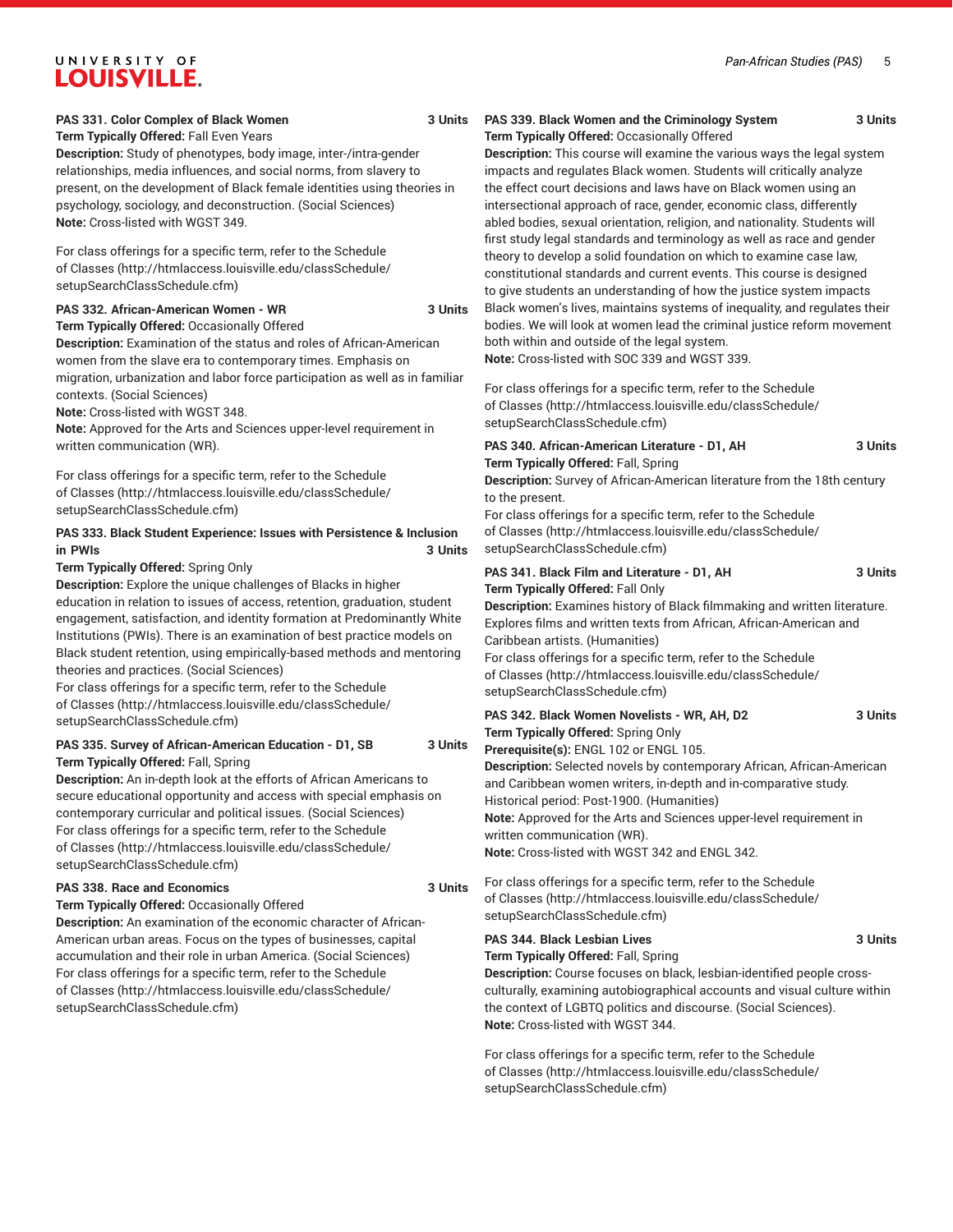#### **PAS 345. Museums, Culture and Nationhood 3 Units**

**Description:** Examines the historical and cultural dimensions of museums; explores representations of ethnic groups in museum settings and public culture.

**Note:** Cross-listed with ANTH 342.

For class offerings for a specific term, refer to the [Schedule](http://htmlaccess.louisville.edu/classSchedule/setupSearchClassSchedule.cfm) [of Classes \(http://htmlaccess.louisville.edu/classSchedule/](http://htmlaccess.louisville.edu/classSchedule/setupSearchClassSchedule.cfm) [setupSearchClassSchedule.cfm\)](http://htmlaccess.louisville.edu/classSchedule/setupSearchClassSchedule.cfm)

#### **PAS 346. African Languages in the Diaspora 3 Units Term Typically Offered:** Occasionally Offered

**Description:** The course investigates the intersections of linguistic behavior with race, class, and culture within the context of the global African Diaspora. Students will gain an understanding of the broad scope of the African Diaspora and of its impact upon questions of communication and identity in diverse global cultures. Students will gain a fresh perspective in the issues of race, class, and culture as seen in the many manifestations of African and other linguistic influences observed across the African Diaspora. Considering various media, students will examine literature, political speech, popular culture, and other expressive forms as they broaden their concept of "language." An appreciation of the complexity and variety of forms of human communication will provide insights into the appeal and adoption of linguistic and other expressive features across cultural lines. (Social Sciences)

For class offerings for a specific term, refer to the [Schedule](http://htmlaccess.louisville.edu/classSchedule/setupSearchClassSchedule.cfm) [of Classes \(http://htmlaccess.louisville.edu/classSchedule/](http://htmlaccess.louisville.edu/classSchedule/setupSearchClassSchedule.cfm) [setupSearchClassSchedule.cfm\)](http://htmlaccess.louisville.edu/classSchedule/setupSearchClassSchedule.cfm)

#### **PAS 348. Aesthetic in the Africana Community 3 Units Term Typically Offered:** Occasionally Offered

**Description:** Investigation of what motivates and informs the behavior, expression, music, thought, philosophy and creativity of Black or African descended people. (Humanities).

For class offerings for a specific term, refer to the [Schedule](http://htmlaccess.louisville.edu/classSchedule/setupSearchClassSchedule.cfm) [of Classes \(http://htmlaccess.louisville.edu/classSchedule/](http://htmlaccess.louisville.edu/classSchedule/setupSearchClassSchedule.cfm) [setupSearchClassSchedule.cfm\)](http://htmlaccess.louisville.edu/classSchedule/setupSearchClassSchedule.cfm)

# **PAS 349. African Americans and Islam 3 Units**

# **Term Typically Offered:** Spring Only

**Description:** Exploration of the complex relationship between African Americans and Islam. Discussion of Islam in Africa prior to and during slavery, the early 20th-century communities, rise of the Nation of Islam, orthodox Islam, and the influence of Islam on nationalism and artists. (Humanities)

**Note:** Cross-listed with HUM 349.

For class offerings for a specific term, refer to the [Schedule](http://htmlaccess.louisville.edu/classSchedule/setupSearchClassSchedule.cfm) [of Classes \(http://htmlaccess.louisville.edu/classSchedule/](http://htmlaccess.louisville.edu/classSchedule/setupSearchClassSchedule.cfm) [setupSearchClassSchedule.cfm\)](http://htmlaccess.louisville.edu/classSchedule/setupSearchClassSchedule.cfm)

#### **PAS 350. African-American Women in Theatre - AH, WR, D1 3 Units Term Typically Offered:** Occasionally Offered

**Description:** This course will explore the theatrical representation of African-American women through the lens of African-American playwrights, designers and theoreticians. Course content will focus on the works of African-American women playwrights, designers and theoreticians and encourage critical discourse on the material covered. Assignments and activities will include Script Analysis, Discussion Board posts, Research Papers, and Quizzes. Assignments are designed to strengthen critical thinking skills, encourage perspective broadening dialogue and research, and enhance your understanding of the experience of the African Diaspora. (Humanities) **Note:** Cross-listed with TA 363 and WGST 380.

**Note:** Approved for the Arts & Sciences upper-level requirement in written communication (WR).

For class offerings for a specific term, refer to the [Schedule](http://htmlaccess.louisville.edu/classSchedule/setupSearchClassSchedule.cfm) [of Classes](http://htmlaccess.louisville.edu/classSchedule/setupSearchClassSchedule.cfm) ([http://htmlaccess.louisville.edu/classSchedule/](http://htmlaccess.louisville.edu/classSchedule/setupSearchClassSchedule.cfm) [setupSearchClassSchedule.cfm\)](http://htmlaccess.louisville.edu/classSchedule/setupSearchClassSchedule.cfm)

#### **PAS 351. Survey of African Religion and Culture 3 Units Term Typically Offered:** Fall Only

**Description:** This course discusses various African understandings of religion by examining specific traditions,beliefs, and practices from Ancient Egyptians, Yoruba, Dogon, and Dagara, among others. Christianity and Islam are discussed as unique parts of the African religious experience. (Humanities). **Note:** Cross-listed with HUM 351.

For class offerings for a specific term, refer to the [Schedule](http://htmlaccess.louisville.edu/classSchedule/setupSearchClassSchedule.cfm) [of Classes](http://htmlaccess.louisville.edu/classSchedule/setupSearchClassSchedule.cfm) ([http://htmlaccess.louisville.edu/classSchedule/](http://htmlaccess.louisville.edu/classSchedule/setupSearchClassSchedule.cfm) [setupSearchClassSchedule.cfm\)](http://htmlaccess.louisville.edu/classSchedule/setupSearchClassSchedule.cfm)

#### **PAS 353. Acting the Black Experience - D1, AH 3 Units Term Typically Offered:** Fall Only

**Description:** Fundamental approaches to performance developed through improvisation, call and response, rhythm and movement styles that are drawn from the black experience in America. **Note:** Cross-listed with TA 322.

For class offerings for a specific term, refer to the [Schedule](http://htmlaccess.louisville.edu/classSchedule/setupSearchClassSchedule.cfm) [of Classes](http://htmlaccess.louisville.edu/classSchedule/setupSearchClassSchedule.cfm) ([http://htmlaccess.louisville.edu/classSchedule/](http://htmlaccess.louisville.edu/classSchedule/setupSearchClassSchedule.cfm) [setupSearchClassSchedule.cfm\)](http://htmlaccess.louisville.edu/classSchedule/setupSearchClassSchedule.cfm)

#### **PAS 355. Cultural Diversity in Performance - AH, D1 3 Units Term Typically Offered:** Spring Only

**Description:** Performance and discussion of selected public and private texts written by American minority writers. Course explores what it means to be part of a culturally diverse society. **Note:** Cross-listed with TA 326.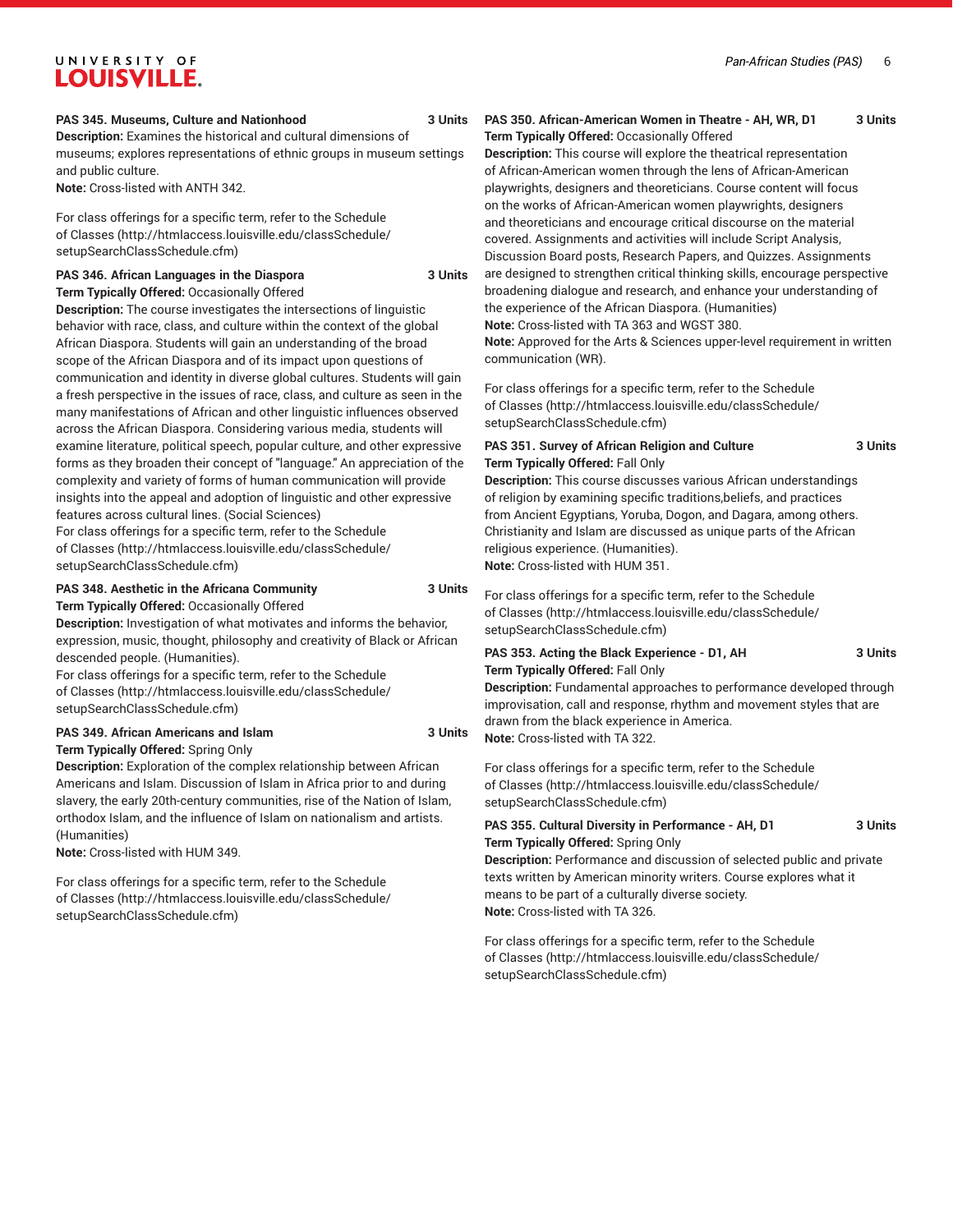#### **PAS 356. History of the African-American Theatre - WR, D1, AH 3 Units Term Typically Offered:** Fall Only

**Description:** This course will introduce students to the historical, political, and cultural milieu experienced by African Americans and their impact on theatrical expression in theatre and performance.

**Note:** Cross-listed with TA 366.

**Note:** Approved for the Arts & Sciences upper-level requirement in written communication (WR).

For class offerings for a specific term, refer to the [Schedule](http://htmlaccess.louisville.edu/classSchedule/setupSearchClassSchedule.cfm) [of Classes \(http://htmlaccess.louisville.edu/classSchedule/](http://htmlaccess.louisville.edu/classSchedule/setupSearchClassSchedule.cfm) [setupSearchClassSchedule.cfm\)](http://htmlaccess.louisville.edu/classSchedule/setupSearchClassSchedule.cfm)

**PAS 360. African Diaspora in the Caribbean and Latin America 3 Units Description:** Survey of Africans in Caribbean and Latin American cultures and societies, emphasizing the historical and contemporary conditions which influence their sociocultural, economic and political status. (Social Sciences)

For class offerings for a specific term, refer to the [Schedule](http://htmlaccess.louisville.edu/classSchedule/setupSearchClassSchedule.cfm) [of Classes \(http://htmlaccess.louisville.edu/classSchedule/](http://htmlaccess.louisville.edu/classSchedule/setupSearchClassSchedule.cfm) [setupSearchClassSchedule.cfm\)](http://htmlaccess.louisville.edu/classSchedule/setupSearchClassSchedule.cfm)

#### **PAS 361. Folklore of the African Diaspora 3 Units**

**Term Typically Offered:** Occasionally Offered

**Description:** Examination of the folk culture, customs, and beliefs that emerged when Africans settled in the Western Hemisphere. (Social Sciences).

**Note:** Cross-listed with ANTH 343.

For class offerings for a specific term, refer to the [Schedule](http://htmlaccess.louisville.edu/classSchedule/setupSearchClassSchedule.cfm) [of Classes \(http://htmlaccess.louisville.edu/classSchedule/](http://htmlaccess.louisville.edu/classSchedule/setupSearchClassSchedule.cfm) [setupSearchClassSchedule.cfm\)](http://htmlaccess.louisville.edu/classSchedule/setupSearchClassSchedule.cfm)

# **PAS 362. Civil Rights and the Law I 3 Units**

**Term Typically Offered:** Occasionally Offered **Description:** An examination of the legal and political aspects of Black civil rights from Reconstruction to World War II. (Social Sciences) For class offerings for a specific term, refer to the [Schedule](http://htmlaccess.louisville.edu/classSchedule/setupSearchClassSchedule.cfm) [of Classes \(http://htmlaccess.louisville.edu/classSchedule/](http://htmlaccess.louisville.edu/classSchedule/setupSearchClassSchedule.cfm) [setupSearchClassSchedule.cfm\)](http://htmlaccess.louisville.edu/classSchedule/setupSearchClassSchedule.cfm)

**PAS 363. Civil Rights and the Law II 3 Units Term Typically Offered:** Spring Only

**Description:** An examination of the legal and political aspects of Black civil rights from World War II to contemporary times. (Social Sciences) **Note:** Cross-listed with POLS 320.

For class offerings for a specific term, refer to the [Schedule](http://htmlaccess.louisville.edu/classSchedule/setupSearchClassSchedule.cfm) [of Classes \(http://htmlaccess.louisville.edu/classSchedule/](http://htmlaccess.louisville.edu/classSchedule/setupSearchClassSchedule.cfm) [setupSearchClassSchedule.cfm\)](http://htmlaccess.louisville.edu/classSchedule/setupSearchClassSchedule.cfm)

### **PAS 364. Racism and Sexism - SB, D1 3 Units Term Typically Offered:** Summer Only

**Description:** The impact of racism and sexism on marginally-oppressed communities, as well as their strategies of resistance. (Social Sciences) **Note:** Cross-listed with WGST 347.

For class offerings for a specific term, refer to the [Schedule](http://htmlaccess.louisville.edu/classSchedule/setupSearchClassSchedule.cfm) [of Classes \(http://htmlaccess.louisville.edu/classSchedule/](http://htmlaccess.louisville.edu/classSchedule/setupSearchClassSchedule.cfm) [setupSearchClassSchedule.cfm\)](http://htmlaccess.louisville.edu/classSchedule/setupSearchClassSchedule.cfm)

#### **PAS 366. Inequality and Health: The Black Experience 3 Units Term Typically Offered:** Occasionally Offered

**Description:** Comparison of health care delivery systems in Africa and the U.S., focusing on those factors that determine accessibility, health financing and alternatives to public health systems in both contexts. (Social Sciences)

For class offerings for a specific term, refer to the [Schedule](http://htmlaccess.louisville.edu/classSchedule/setupSearchClassSchedule.cfm) [of Classes](http://htmlaccess.louisville.edu/classSchedule/setupSearchClassSchedule.cfm) ([http://htmlaccess.louisville.edu/classSchedule/](http://htmlaccess.louisville.edu/classSchedule/setupSearchClassSchedule.cfm) [setupSearchClassSchedule.cfm\)](http://htmlaccess.louisville.edu/classSchedule/setupSearchClassSchedule.cfm)

#### **PAS 367. Black Dramatic Literature - D1, AH 3 Units Term Typically Offered:** Spring Only

**Description:** The primary goal of this course is to accomplish in-depth analyses of selected plays by black dramatists. **Note:** Cross-listed with TA 367.

For class offerings for a specific term, refer to the [Schedule](http://htmlaccess.louisville.edu/classSchedule/setupSearchClassSchedule.cfm) [of Classes](http://htmlaccess.louisville.edu/classSchedule/setupSearchClassSchedule.cfm) ([http://htmlaccess.louisville.edu/classSchedule/](http://htmlaccess.louisville.edu/classSchedule/setupSearchClassSchedule.cfm) [setupSearchClassSchedule.cfm\)](http://htmlaccess.louisville.edu/classSchedule/setupSearchClassSchedule.cfm)

#### **PAS 368. Race, Culture, Identity 3 Units**

**Term Typically Offered:** Occasionally Offered

**Description:** A cross-cultural examination of racial categories over the last 200 years and their link to gender, political and social trends, ethnicity and nationalism. (Social Sciences) **Note:** Cross-listed with ANTH 310.

For class offerings for a specific term, refer to the [Schedule](http://htmlaccess.louisville.edu/classSchedule/setupSearchClassSchedule.cfm) [of Classes](http://htmlaccess.louisville.edu/classSchedule/setupSearchClassSchedule.cfm) ([http://htmlaccess.louisville.edu/classSchedule/](http://htmlaccess.louisville.edu/classSchedule/setupSearchClassSchedule.cfm) [setupSearchClassSchedule.cfm\)](http://htmlaccess.louisville.edu/classSchedule/setupSearchClassSchedule.cfm)

#### **PAS 369. Music and the Black Arts Movement 3 Units**

**Description:** African-American artists during the Black Arts Movement of the mid-1960's through mid-1970's. (Humanities)

For class offerings for a specific term, refer to the [Schedule](http://htmlaccess.louisville.edu/classSchedule/setupSearchClassSchedule.cfm) [of Classes](http://htmlaccess.louisville.edu/classSchedule/setupSearchClassSchedule.cfm) ([http://htmlaccess.louisville.edu/classSchedule/](http://htmlaccess.louisville.edu/classSchedule/setupSearchClassSchedule.cfm) [setupSearchClassSchedule.cfm\)](http://htmlaccess.louisville.edu/classSchedule/setupSearchClassSchedule.cfm)

# **PAS 370. Hip-Hop Culture and Its Impact 3 Units**

**Term Typically Offered:** Occasionally Offered **Description:** Key issues in the academic study of hip-hop and exploration

of significant themes in the genre's history and production. (Humanities) For class offerings for a specific term, refer to the [Schedule](http://htmlaccess.louisville.edu/classSchedule/setupSearchClassSchedule.cfm) [of Classes](http://htmlaccess.louisville.edu/classSchedule/setupSearchClassSchedule.cfm) ([http://htmlaccess.louisville.edu/classSchedule/](http://htmlaccess.louisville.edu/classSchedule/setupSearchClassSchedule.cfm) [setupSearchClassSchedule.cfm\)](http://htmlaccess.louisville.edu/classSchedule/setupSearchClassSchedule.cfm)

#### **PAS 371. Music of the Global Black Revolt 3 Units**

**Description:** Examination of the international impact and interrelationships of several forms of black music during the three decades after World War II. (Humanities)

For class offerings for a specific term, refer to the [Schedule](http://htmlaccess.louisville.edu/classSchedule/setupSearchClassSchedule.cfm) [of Classes](http://htmlaccess.louisville.edu/classSchedule/setupSearchClassSchedule.cfm) ([http://htmlaccess.louisville.edu/classSchedule/](http://htmlaccess.louisville.edu/classSchedule/setupSearchClassSchedule.cfm) [setupSearchClassSchedule.cfm\)](http://htmlaccess.louisville.edu/classSchedule/setupSearchClassSchedule.cfm)

#### **PAS 372. Black Music and Identity in the 1960s 3 Units**

**Description:** Examination of African-American artists' attempts in the 1960s and 1970s to produce art that would educate, inspire, and help liberate black people from white supremacist thought and practice. (Humanities)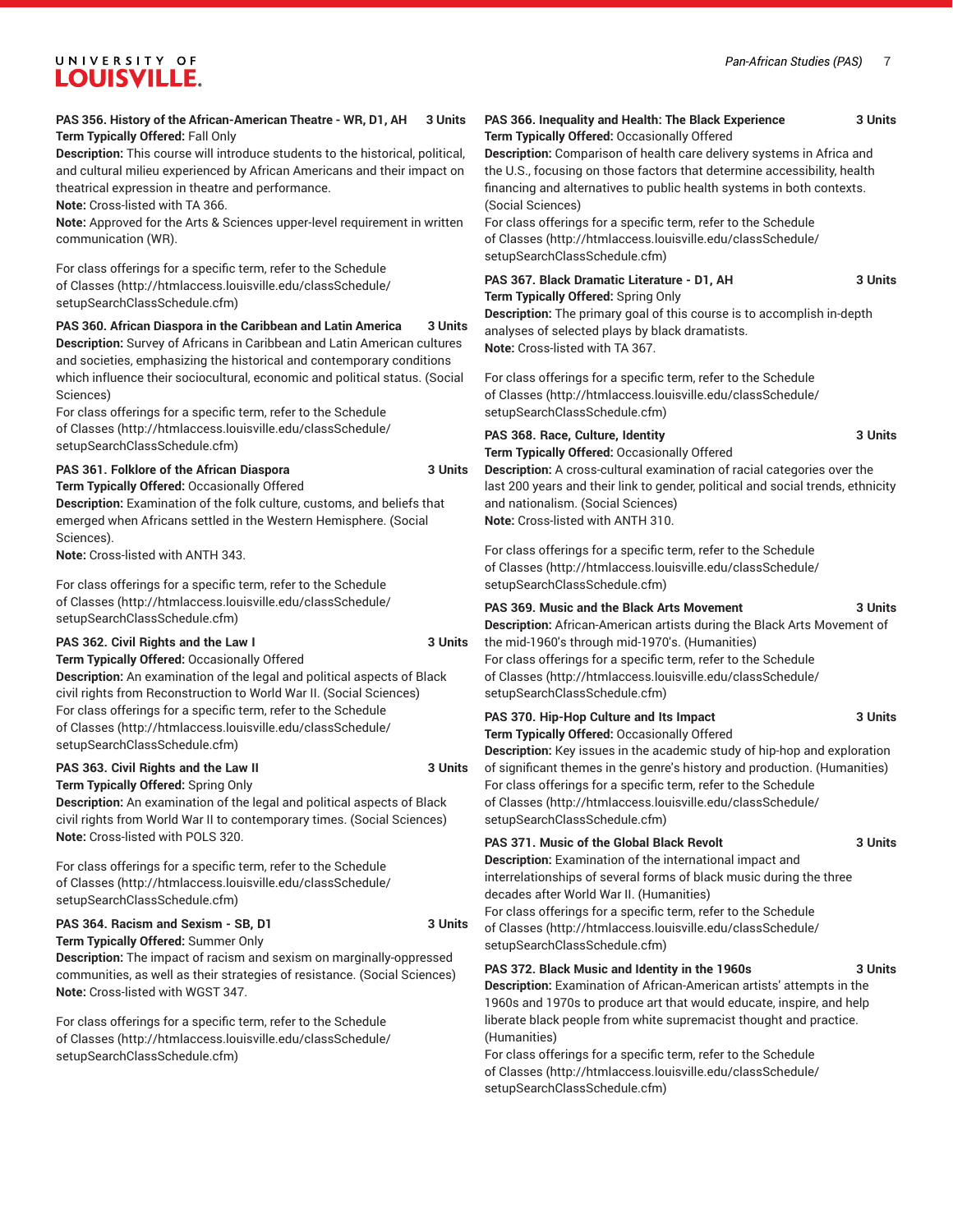#### *Pan-African Studies (PAS)* 8

# UNIVERSITY OF **LOUISVILLE.**

#### **PAS 373. Race and Hip Hop 3 Units**

**Term Typically Offered:** Fall, Spring, Summer

**Description:** The course studies the nature of race and its implications on the culture of hip hop. This course takes a unique approach to studying race relations as it views hip hop from differing racial perspectives. It looks at the history and development of the hip hop from a social significance perspective regarding Blacks in America and examines the culture of hip hop from the white perspective in terms of "being down" and commodification. Students analyze and synthesize both perspectives in a culminating final paper. (Humanities) For class offerings for a specific term, refer to the [Schedule](http://htmlaccess.louisville.edu/classSchedule/setupSearchClassSchedule.cfm) [of Classes \(http://htmlaccess.louisville.edu/classSchedule/](http://htmlaccess.louisville.edu/classSchedule/setupSearchClassSchedule.cfm) [setupSearchClassSchedule.cfm\)](http://htmlaccess.louisville.edu/classSchedule/setupSearchClassSchedule.cfm)

#### **PAS 374. The Black Power Movement 3 Units**

**Term Typically Offered:** Occasionally Offered

**Description:** Examination of the phase of the African-American freedom struggle known as the Black Power Movement, spanning the mid-1960s through the 1970s. ( Social Sciences)

For class offerings for a specific term, refer to the [Schedule](http://htmlaccess.louisville.edu/classSchedule/setupSearchClassSchedule.cfm) [of Classes \(http://htmlaccess.louisville.edu/classSchedule/](http://htmlaccess.louisville.edu/classSchedule/setupSearchClassSchedule.cfm) [setupSearchClassSchedule.cfm\)](http://htmlaccess.louisville.edu/classSchedule/setupSearchClassSchedule.cfm)

#### **PAS 375. Hip Hop and Black Women's Voices in the Public Sphere 3 Units Term Typically Offered:** Fall, Spring, Summer

**Description:** The course studies the nature of gender and race and their implications on hip-hop culture and the public sphere. The course views hip-hop as a forum within the public sphere where black women have found unique voices. This course traces the history and development of the Black Public Sphere and women's place within it and looks at hiphop culture's impact on black women's visibility within the Black Public Sphere and the larger public sphere.

For class offerings for a specific term, refer to the [Schedule](http://htmlaccess.louisville.edu/classSchedule/setupSearchClassSchedule.cfm) [of Classes \(http://htmlaccess.louisville.edu/classSchedule/](http://htmlaccess.louisville.edu/classSchedule/setupSearchClassSchedule.cfm) [setupSearchClassSchedule.cfm\)](http://htmlaccess.louisville.edu/classSchedule/setupSearchClassSchedule.cfm)

#### **PAS 378. The African-American Experience 3 Units**

**Term Typically Offered:** Occasionally Offered **Description:** An examination of the African-American experience as depicted in literary and artistic genres. (Humanities) **Note:** Cross-listed with HUM 378.

For class offerings for a specific term, refer to the [Schedule](http://htmlaccess.louisville.edu/classSchedule/setupSearchClassSchedule.cfm) [of Classes \(http://htmlaccess.louisville.edu/classSchedule/](http://htmlaccess.louisville.edu/classSchedule/setupSearchClassSchedule.cfm) [setupSearchClassSchedule.cfm\)](http://htmlaccess.louisville.edu/classSchedule/setupSearchClassSchedule.cfm)

# **PAS 381. African Art: A Survey 3 Units**

**Term Typically Offered:** Fall Only **Description:** Examination of African art from the Paleolithic era to contemporary times. Relationship between classical Egyptian art and sub-Saharan art forms. (Humanities) **Note:** Cross-listed with ARTH 341. **Note:** May be used to satisfy the Period 3 - Non-Western requirements.

For class offerings for a specific term, refer to the [Schedule](http://htmlaccess.louisville.edu/classSchedule/setupSearchClassSchedule.cfm) [of Classes \(http://htmlaccess.louisville.edu/classSchedule/](http://htmlaccess.louisville.edu/classSchedule/setupSearchClassSchedule.cfm) [setupSearchClassSchedule.cfm\)](http://htmlaccess.louisville.edu/classSchedule/setupSearchClassSchedule.cfm)

#### **PAS 383. Cultures of Africa - D2, SB 3 Units Term Typically Offered:** Fall, Spring

**Description:** This course provides an introduction to the ethnography of postcolonial cultures in sub-Saharan Africa. We will examine cultural, historical, political, and socio-economic factors that shape life in several countries, specifically exploring the complexity and diversity of everyday life in urban areas. The course will be centered upon a series of ethnographic readings, films, and case studies meant to introduce students to the diversity of social worlds and experiences across this broad region. We will focus on a series of core concepts and topics across the semester, including post-coloniality, development and economics, globalization, migration and mobility, activism and politics, informality, and urban space.

**Note:** Cross-listed with ANTH 323.

For class offerings for a specific term, refer to the [Schedule](http://htmlaccess.louisville.edu/classSchedule/setupSearchClassSchedule.cfm) [of Classes](http://htmlaccess.louisville.edu/classSchedule/setupSearchClassSchedule.cfm) ([http://htmlaccess.louisville.edu/classSchedule/](http://htmlaccess.louisville.edu/classSchedule/setupSearchClassSchedule.cfm) [setupSearchClassSchedule.cfm\)](http://htmlaccess.louisville.edu/classSchedule/setupSearchClassSchedule.cfm)

#### **PAS 384. Disease, Ecology and Environmental Management in Africa - WR 3 Units**

**Term Typically Offered:** Occasionally Offered

**Description:** Relationship between disease agents, and human and physical environment in Africa. Impact of urbanization, industrial pollution and multinational corporations on disease causation and distribution. (Social Sciences)

**Note:** Cross-listed with GEOG 362.

**Note:** Approved for the Arts and Sciences upper level requirement in written communication (WR).

For class offerings for a specific term, refer to the [Schedule](http://htmlaccess.louisville.edu/classSchedule/setupSearchClassSchedule.cfm) [of Classes](http://htmlaccess.louisville.edu/classSchedule/setupSearchClassSchedule.cfm) ([http://htmlaccess.louisville.edu/classSchedule/](http://htmlaccess.louisville.edu/classSchedule/setupSearchClassSchedule.cfm) [setupSearchClassSchedule.cfm\)](http://htmlaccess.louisville.edu/classSchedule/setupSearchClassSchedule.cfm)

**PAS 385. Women in Africa: Historical and Literary Perspective 3 Units Description:** Survey of the role of women in historical African societies, women under colonialism, in nationalist movements, and in modern African countries. Literature about and by women will be considered. Emphasis on African/female perspective. (Humanities) **Note:** Cross-listed with WGST 346. **Note:** A prior course in PAS or WGST is recommended.

For class offerings for a specific term, refer to the [Schedule](http://htmlaccess.louisville.edu/classSchedule/setupSearchClassSchedule.cfm) [of Classes](http://htmlaccess.louisville.edu/classSchedule/setupSearchClassSchedule.cfm) ([http://htmlaccess.louisville.edu/classSchedule/](http://htmlaccess.louisville.edu/classSchedule/setupSearchClassSchedule.cfm) [setupSearchClassSchedule.cfm\)](http://htmlaccess.louisville.edu/classSchedule/setupSearchClassSchedule.cfm)

#### **PAS 386. Africa: Environment and Resources 3 Units**

**Description:** Natural and human potentials of the African continent, with particular reference to Sub-Saharan Africa. Exploration of social, cultural, economic and political factors influencing use of African resources. Emphasis on factors degrading the environment and constraining optimum use of natural and human resources. (Social Science) **Note:** Cross-listed with GEOG 314.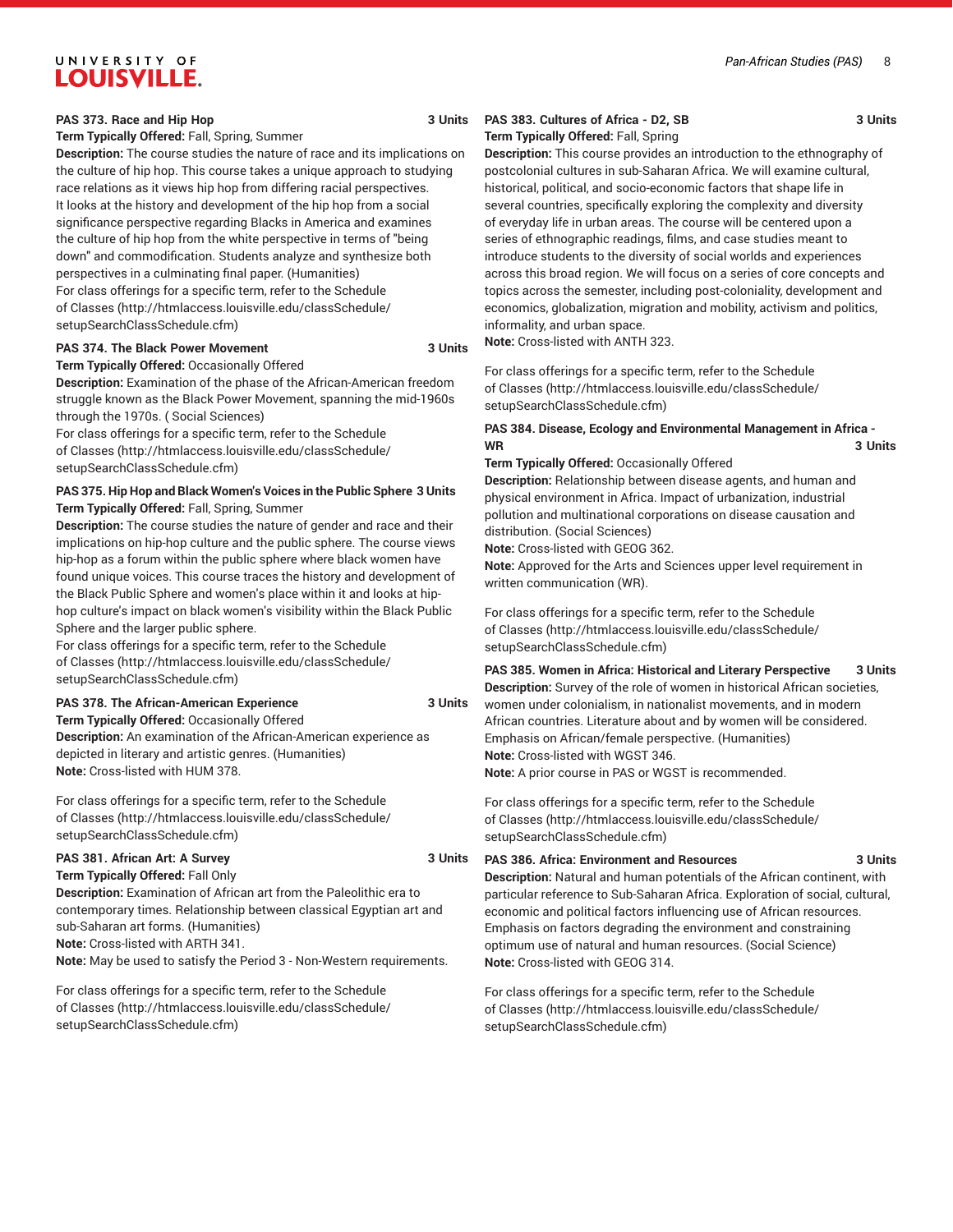#### *Pan-African Studies (PAS)* 9

# UNIVERSITY OF **LOUISVILLE.**

#### **PAS 390. Independent Study 3 Units**

**Term Typically Offered:** Fall, Spring, Summer

**Prerequisite(s):** Overall average of 3.0, and average of 3.5 in the department, and at least 18 semester hours credit in the department. **Description:** Opportunity for the student, under the supervision of a sponsoring faculty member, to pursue individualized study related to research or practice in the field of Pan-African Studies that is not included in regular courses in the curriculum.

For class offerings for a specific term, refer to the [Schedule](http://htmlaccess.louisville.edu/classSchedule/setupSearchClassSchedule.cfm) [of Classes \(http://htmlaccess.louisville.edu/classSchedule/](http://htmlaccess.louisville.edu/classSchedule/setupSearchClassSchedule.cfm) [setupSearchClassSchedule.cfm\)](http://htmlaccess.louisville.edu/classSchedule/setupSearchClassSchedule.cfm)

#### **PAS 392. Faces of Global Poverty - WR 3 Units**

**Term Typically Offered:** Occasionally Offered **Description:** Persistent poverty in the Third World and specific groups

in the United States. Focuses on causes, consequences, solutions and survival strategies. (Social Sciences)

**Note:** Cross-listed with WGST 343/SOC 392.

**Note:** Approved for the Arts and Sciences upper-level requirement in written communication (WR).

For class offerings for a specific term, refer to the [Schedule](http://htmlaccess.louisville.edu/classSchedule/setupSearchClassSchedule.cfm) [of Classes \(http://htmlaccess.louisville.edu/classSchedule/](http://htmlaccess.louisville.edu/classSchedule/setupSearchClassSchedule.cfm) [setupSearchClassSchedule.cfm\)](http://htmlaccess.louisville.edu/classSchedule/setupSearchClassSchedule.cfm)

**PAS 393. African History Before 1800 - D2, SBH 3 Units Term Typically Offered:** Spring Even Years

**Description:** This course examines the development of African civilizations and societies across the African continent from early man up until 1800. Special emphasis will be on the establishment of precolonial states and kingdoms, examinations of African lifestyles and traditions,

the role of religion and trade throughout African history, and the impact of trans-African slavery on the African continent. **Note:** 3-6 hours of HIST or PAS is recommended prior to taking this

course.

**Note:** Cross-listed with HIST 393.

For class offerings for a specific term, refer to the [Schedule](http://htmlaccess.louisville.edu/classSchedule/setupSearchClassSchedule.cfm) [of Classes \(http://htmlaccess.louisville.edu/classSchedule/](http://htmlaccess.louisville.edu/classSchedule/setupSearchClassSchedule.cfm) [setupSearchClassSchedule.cfm\)](http://htmlaccess.louisville.edu/classSchedule/setupSearchClassSchedule.cfm)

#### **PAS 394. African History Since 1800 - D2, SBH 3 Units Term Typically Offered:** Spring Odd Years

**Description:** Development of African societies and culture since 1800, including the abolition of trans-Atlantic slavery, colonization, independence movements, Pan-Africanism, and the challenges and successes of African societies in the recent past. **Note:** Cross-listed with HIST 394.

For class offerings for a specific term, refer to the [Schedule](http://htmlaccess.louisville.edu/classSchedule/setupSearchClassSchedule.cfm) [of Classes \(http://htmlaccess.louisville.edu/classSchedule/](http://htmlaccess.louisville.edu/classSchedule/setupSearchClassSchedule.cfm) [setupSearchClassSchedule.cfm\)](http://htmlaccess.louisville.edu/classSchedule/setupSearchClassSchedule.cfm)

#### **PAS 395. Contemporary Africa 3 Units**

**Description:** Continental issues since independence, including such topics as apartheid, liberation movements, military regimes, African socialism, modernization, neocolonialism, cultural trends. (Social Sciences)

**Note:** Cross-listed with HIST 395.

**Note:** Junior standing is recommended.

For class offerings for a specific term, refer to the [Schedule](http://htmlaccess.louisville.edu/classSchedule/setupSearchClassSchedule.cfm) [of Classes \(http://htmlaccess.louisville.edu/classSchedule/](http://htmlaccess.louisville.edu/classSchedule/setupSearchClassSchedule.cfm) [setupSearchClassSchedule.cfm\)](http://htmlaccess.louisville.edu/classSchedule/setupSearchClassSchedule.cfm)

#### **PAS 396. History of the Caribbean 3 Units**

**Description:** Unified examination of the history of the Caribbean region from 1492 to the present, focusing on political economy, race relations and the region's relations with Europe and the Americas. (Social Sciences)

For class offerings for a specific term, refer to the [Schedule](http://htmlaccess.louisville.edu/classSchedule/setupSearchClassSchedule.cfm) [of Classes](http://htmlaccess.louisville.edu/classSchedule/setupSearchClassSchedule.cfm) ([http://htmlaccess.louisville.edu/classSchedule/](http://htmlaccess.louisville.edu/classSchedule/setupSearchClassSchedule.cfm) [setupSearchClassSchedule.cfm\)](http://htmlaccess.louisville.edu/classSchedule/setupSearchClassSchedule.cfm)

#### **PAS 407. Theoretical Perspectives in African-American and Diaspora Studies 3 Units**

**Description:** An upper-level undergraduate course that surveys the black intellectual tradition of the discipline of Pan-African Studies. Students will examine theoretical perspective in Black Studies and be exposed to theories of literature, sexuality and popular culture. (Social Sciences) For class offerings for a specific term, refer to the [Schedule](http://htmlaccess.louisville.edu/classSchedule/setupSearchClassSchedule.cfm) [of Classes](http://htmlaccess.louisville.edu/classSchedule/setupSearchClassSchedule.cfm) ([http://htmlaccess.louisville.edu/classSchedule/](http://htmlaccess.louisville.edu/classSchedule/setupSearchClassSchedule.cfm) [setupSearchClassSchedule.cfm\)](http://htmlaccess.louisville.edu/classSchedule/setupSearchClassSchedule.cfm)

#### **PAS 408. Research Methods in Pan-African Studies - WR 3 Units Term Typically Offered:** Fall, Spring

**Prerequisite(s):** 12 credit hours in PAS above the 200 level. **Description:** The course introduces students to various methods of data collection. Students will learn how to conceive, design, and carry out their own social research. (Social Sciences)

**Note:** Can be taken in conjunction with PAS 586.

**Note:** Approved for the Arts and Sciences upper-level requirement in written communication (WR).

For class offerings for a specific term, refer to the [Schedule](http://htmlaccess.louisville.edu/classSchedule/setupSearchClassSchedule.cfm) [of Classes](http://htmlaccess.louisville.edu/classSchedule/setupSearchClassSchedule.cfm) ([http://htmlaccess.louisville.edu/classSchedule/](http://htmlaccess.louisville.edu/classSchedule/setupSearchClassSchedule.cfm) [setupSearchClassSchedule.cfm\)](http://htmlaccess.louisville.edu/classSchedule/setupSearchClassSchedule.cfm)

### **PAS 409. Pan-African Studies Capstone Seminar - CUE 3 Units Term Typically Offered:** Spring Only

#### **Prerequisite(s):** PAS 408.

**Description:** The Pan-African Studies Capstone seminar permits students to integrate general and specialized knowledge within the three Black Studies subfields (Historical, Social, Cultural Studies), with a particular focus on research and professional engagement. The course will include classroom discussions of seminal readings in the field, the completion of a research project and a professional seminar geared to assist in achieving further academic and career endeavors.

**Course Attribute(s):** CUE - This course fulfills the Culminating Undergraduate Experience (CUE) requirement for certain degree programs. CUE courses are advanced-level courses intended for majors with at least 90 earned credits/senior-level status.

For class offerings for a specific term, refer to the [Schedule](http://htmlaccess.louisville.edu/classSchedule/setupSearchClassSchedule.cfm) [of Classes](http://htmlaccess.louisville.edu/classSchedule/setupSearchClassSchedule.cfm) ([http://htmlaccess.louisville.edu/classSchedule/](http://htmlaccess.louisville.edu/classSchedule/setupSearchClassSchedule.cfm) [setupSearchClassSchedule.cfm\)](http://htmlaccess.louisville.edu/classSchedule/setupSearchClassSchedule.cfm)

#### **PAS 410. Black Feminism in Action 3 Units Term Typically Offered:** Fall Only **Description:** The course examines the evolution of the Black Feminist

consciousness in the U.S. from the 1830s to the present. (Social Sciences).

**Note:** Cross-listed with WGST 410.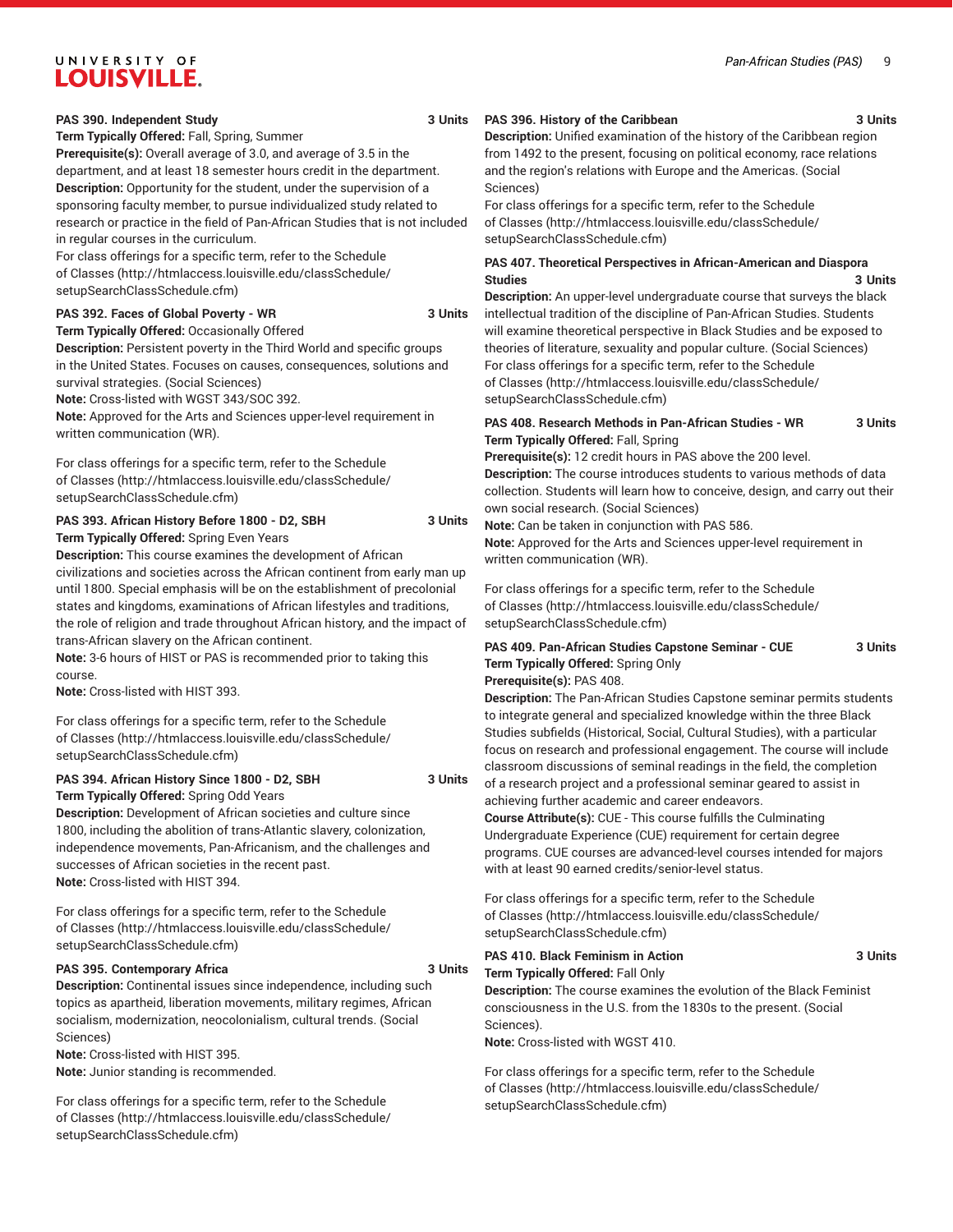#### *Pan-African Studies (PAS)* 10

# UNIVERSITY OF **LOUISVILLE.**

#### **PAS 412. The Underground Railroad and American Memory 3 Units Term Typically Offered:** Occasionally Offered

**Description:** The course examines the need for and operation of national and International Underground Railroad and abolition movements. (Social Sciences)

For class offerings for a specific term, refer to the [Schedule](http://htmlaccess.louisville.edu/classSchedule/setupSearchClassSchedule.cfm) [of Classes \(http://htmlaccess.louisville.edu/classSchedule/](http://htmlaccess.louisville.edu/classSchedule/setupSearchClassSchedule.cfm) [setupSearchClassSchedule.cfm\)](http://htmlaccess.louisville.edu/classSchedule/setupSearchClassSchedule.cfm)

#### **PAS 499. Pan-African Studies Senior Honors Thesis - CUE, WR 3 Units**

**Prerequisite(s):** PAS major/minor with a minimum of 15 hours in discipline; senior standing; 3.0 GPA overall and 3.5 GPA in major/minor; approved by department.

**Description:** An intensive examination of scholarly study within an area of Pan-African studies involving primary and secondary research, which serves to synthesize knowledge acquired over the course of the students undergraduate career (including coursework, study abroad, internships, and research assistantships where applicable).

**Note:** All honors thesis projects must be designed and completed under the supervision of a thesis supervisor.

**Note:** Approved for the Arts and Sciences upper-level requirement in written communication (WR).

**Course Attribute(s):** CUE - This course fulfills the Culminating Undergraduate Experience (CUE) requirement for certain degree programs. CUE courses are advanced-level courses intended for majors with at least 90 earned credits/senior-level status.

For class offerings for a specific term, refer to the [Schedule](http://htmlaccess.louisville.edu/classSchedule/setupSearchClassSchedule.cfm) [of Classes \(http://htmlaccess.louisville.edu/classSchedule/](http://htmlaccess.louisville.edu/classSchedule/setupSearchClassSchedule.cfm) [setupSearchClassSchedule.cfm\)](http://htmlaccess.louisville.edu/classSchedule/setupSearchClassSchedule.cfm)

#### **PAS 500. Cooperative Internship in Pan-African Studies 3-6 Units Term Typically Offered:** Fall, Spring, Summer

**Prerequisite(s):** 12 hours PAS above introductory level.

**Description:** Assignment with a public agency or organization. Written report and periodic consultation with a professor may be required. **Note:** May be repeated for credit but only 3 hours apply towards major or minor.

For class offerings for a specific term, refer to the [Schedule](http://htmlaccess.louisville.edu/classSchedule/setupSearchClassSchedule.cfm) [of Classes \(http://htmlaccess.louisville.edu/classSchedule/](http://htmlaccess.louisville.edu/classSchedule/setupSearchClassSchedule.cfm) [setupSearchClassSchedule.cfm\)](http://htmlaccess.louisville.edu/classSchedule/setupSearchClassSchedule.cfm)

#### **PAS 503. Epistemologies of Black Studies 3 Units Term Typically Offered:** Fall Odd Years

**Description:** The purpose of this course is to explore distinctively African approaches to knowledge, learning, and teaching. Because the course is designed to address conditions as well as conceptions of knowledge making, we will take up African American history, sociology, and the arts, as well as philosophy. The students will be introduced to different perspectives, which seek to examine the nature of African reality. For class offerings for a specific term, refer to the [Schedule](http://htmlaccess.louisville.edu/classSchedule/setupSearchClassSchedule.cfm) [of Classes \(http://htmlaccess.louisville.edu/classSchedule/](http://htmlaccess.louisville.edu/classSchedule/setupSearchClassSchedule.cfm) [setupSearchClassSchedule.cfm\)](http://htmlaccess.louisville.edu/classSchedule/setupSearchClassSchedule.cfm)

#### **PAS 505. The Black Atlantic 3 Units**

**Prerequisite(s):** 12 hours PAS credit or consent of instructor.

**Description:** Examination of the intercultural and transnational linkage of Africans in England, North and South America, the Caribbean and the African continent. (Social Sciences)

For class offerings for a specific term, refer to the [Schedule](http://htmlaccess.louisville.edu/classSchedule/setupSearchClassSchedule.cfm) [of Classes \(http://htmlaccess.louisville.edu/classSchedule/](http://htmlaccess.louisville.edu/classSchedule/setupSearchClassSchedule.cfm) [setupSearchClassSchedule.cfm\)](http://htmlaccess.louisville.edu/classSchedule/setupSearchClassSchedule.cfm)

#### **PAS 506. Service Learning 3 Units**

**Description:** Placement of students in nonprofit organizations in the Louisville metropolitan region to provide research or programmatic assistance to local community groups. Written reports and frequent consultation with a professor may be required.

For class offerings for a specific term, refer to the [Schedule](http://htmlaccess.louisville.edu/classSchedule/setupSearchClassSchedule.cfm) [of Classes](http://htmlaccess.louisville.edu/classSchedule/setupSearchClassSchedule.cfm) ([http://htmlaccess.louisville.edu/classSchedule/](http://htmlaccess.louisville.edu/classSchedule/setupSearchClassSchedule.cfm) [setupSearchClassSchedule.cfm\)](http://htmlaccess.louisville.edu/classSchedule/setupSearchClassSchedule.cfm)

#### **PAS 508. Independent Study 3 Units**

**Term Typically Offered:** Fall, Spring, Summer

**Prerequisite(s):** Overall GPA of 3.0, a GPA of 3.5 in the department and at least 18 semester hours credit in the department.

**Description:** Independent study on a topic related to the African Diaspora. For class offerings for a specific term, refer to the [Schedule](http://htmlaccess.louisville.edu/classSchedule/setupSearchClassSchedule.cfm) [of Classes](http://htmlaccess.louisville.edu/classSchedule/setupSearchClassSchedule.cfm) ([http://htmlaccess.louisville.edu/classSchedule/](http://htmlaccess.louisville.edu/classSchedule/setupSearchClassSchedule.cfm) [setupSearchClassSchedule.cfm\)](http://htmlaccess.louisville.edu/classSchedule/setupSearchClassSchedule.cfm)

**PAS 509. Advanced Contemporary Trends in African-American Art 3 Units Prerequisite(s):** One 300-level art history course or faculty consent. **Description:** Survey of contemporary African-American art since the 1960s into current trends today. Examination of contemporary paintings, sculpture, fabric art, folk art, public art, and installation art. (Humanities) **Note:** Undergraduate credit may not be earned for this course and PAS 308 or ARTH 349.

**Note:** Cross-listed with ARTH 549.

For class offerings for a specific term, refer to the [Schedule](http://htmlaccess.louisville.edu/classSchedule/setupSearchClassSchedule.cfm) [of Classes](http://htmlaccess.louisville.edu/classSchedule/setupSearchClassSchedule.cfm) ([http://htmlaccess.louisville.edu/classSchedule/](http://htmlaccess.louisville.edu/classSchedule/setupSearchClassSchedule.cfm) [setupSearchClassSchedule.cfm\)](http://htmlaccess.louisville.edu/classSchedule/setupSearchClassSchedule.cfm)

**PAS 510. Advanced Topics in Afro-American and African Studies 3 Units Description:** Advanced study of a particular topic, issue or area in African-American culture or history, to be announced in Schedule of Courses. **Note:** May be repeated as topics vary, but no more than six hours will be accepted in the major.

For class offerings for a specific term, refer to the [Schedule](http://htmlaccess.louisville.edu/classSchedule/setupSearchClassSchedule.cfm) [of Classes](http://htmlaccess.louisville.edu/classSchedule/setupSearchClassSchedule.cfm) ([http://htmlaccess.louisville.edu/classSchedule/](http://htmlaccess.louisville.edu/classSchedule/setupSearchClassSchedule.cfm) [setupSearchClassSchedule.cfm\)](http://htmlaccess.louisville.edu/classSchedule/setupSearchClassSchedule.cfm)

**PAS 513. U.S. Social Justice Movements of the 20th Century 3 Units Term Typically Offered:** Fall, Spring

**Prerequisite(s):** Junior standing.

**Description:** Course will begin with abolitionism, then concentrate on social justice upsurges of the 20th century, with emphasis on women in the civil rights and Black liberation movements. (Social Sciences) **Note:** Cross-listed with HIST 513, WGST 513, SCHG 513, WGST 613.

| <b>PAS 514. History of Pan-African Social Thought</b>                       | 3 Units |
|-----------------------------------------------------------------------------|---------|
| Prerequisite(s): Consent of instructor.                                     |         |
| <b>Description:</b> Contributions of African and African-American social    |         |
| theorists from Marcus Garvey to Cornell West; role of ideology in relations |         |
| of domination and oppression. (Social Sciences)                             |         |
| For class offerings for a specific term, refer to the Schedule              |         |
| of Classes (http://htmlaccess.louisville.edu/classSchedule/                 |         |
| setupSearchClassSchedule.cfm)                                               |         |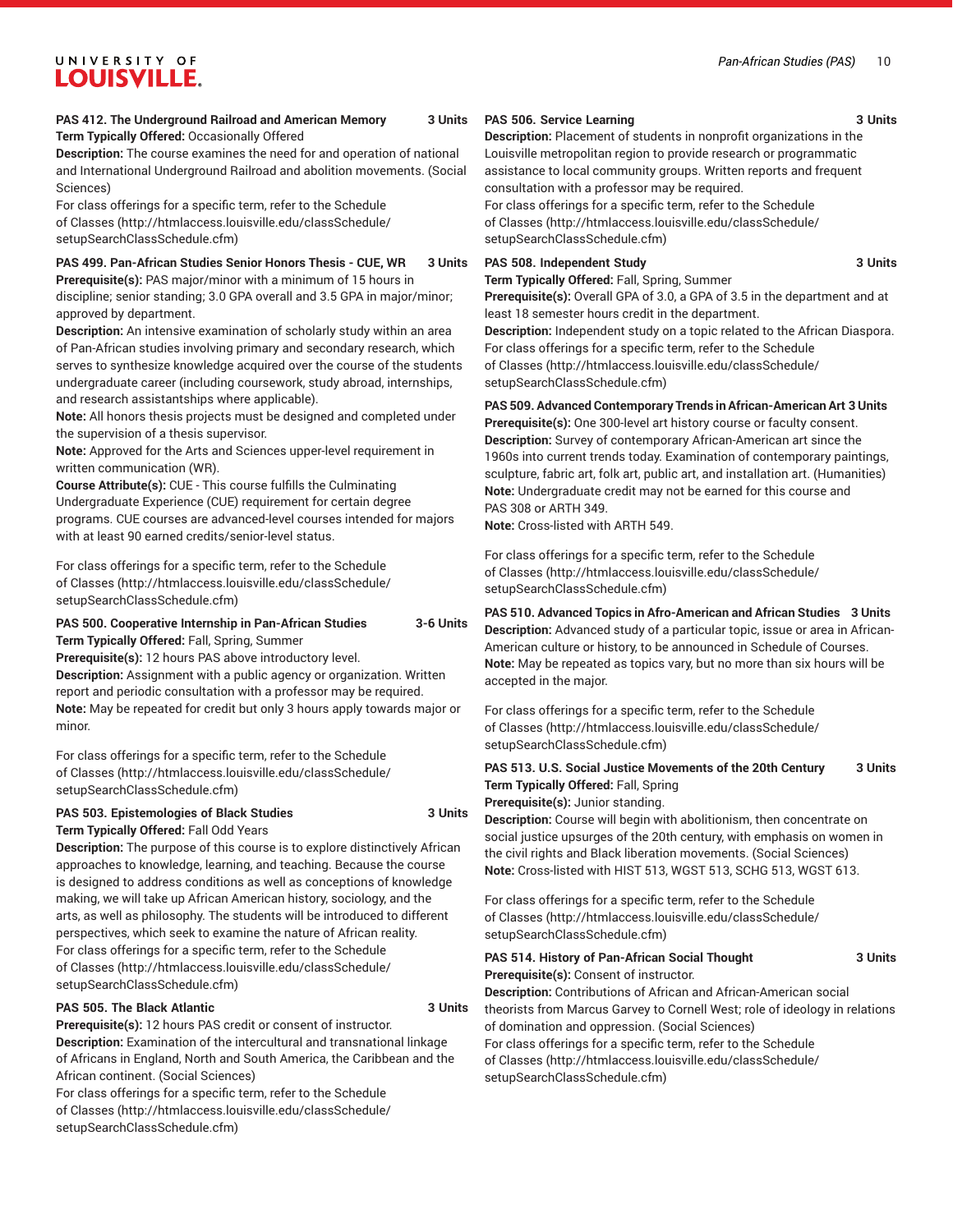**Term Typically Offered:** Occasionally Offered **Prerequisite(s):** PHIL 205 or PHIL 303 or PHIL 304. **Description:** Analysis of works and theories of major recent and contemporary African-American philosophers within the themes of Pan-African debates. (Humanities). **Note:** Cross-listed with PHIL 516.

For class offerings for a specific term, refer to the [Schedule](http://htmlaccess.louisville.edu/classSchedule/setupSearchClassSchedule.cfm) [of Classes \(http://htmlaccess.louisville.edu/classSchedule/](http://htmlaccess.louisville.edu/classSchedule/setupSearchClassSchedule.cfm) [setupSearchClassSchedule.cfm\)](http://htmlaccess.louisville.edu/classSchedule/setupSearchClassSchedule.cfm)

#### **PAS 520. The Black Family - WR 3 Units Prerequisite(s):** Senior standing.

**Description:** Nature and function of African-American familial systems from the slave era to the present. Emphasis on impact of public policy on socioeconomic and political status of Black family structures. (Social Sciences)

**Note:** Approved for the Arts and Sciences upper-level requirement in written communication (WR).

For class offerings for a specific term, refer to the [Schedule](http://htmlaccess.louisville.edu/classSchedule/setupSearchClassSchedule.cfm) [of Classes \(http://htmlaccess.louisville.edu/classSchedule/](http://htmlaccess.louisville.edu/classSchedule/setupSearchClassSchedule.cfm) [setupSearchClassSchedule.cfm\)](http://htmlaccess.louisville.edu/classSchedule/setupSearchClassSchedule.cfm)

# **PAS 521. Religions of the African Diaspora 3 Units**

**Term Typically Offered:** Occasionally Offered **Description:** Exploration of religious practices of the African World: Yoruba, Santeria, Vodun/Voodoo, Rastafarianism, Gullah with an emphasis on their African and syncretic names. (Humanities) For class offerings for a specific term, refer to the [Schedule](http://htmlaccess.louisville.edu/classSchedule/setupSearchClassSchedule.cfm) [of Classes \(http://htmlaccess.louisville.edu/classSchedule/](http://htmlaccess.louisville.edu/classSchedule/setupSearchClassSchedule.cfm) [setupSearchClassSchedule.cfm\)](http://htmlaccess.louisville.edu/classSchedule/setupSearchClassSchedule.cfm)

#### **PAS 526. Black Heritage Preservation 3 Units**

**Description:** An introduction to the interpretive, legal, social and political aspects of historical preservation with a focus on the Black experience, preservation laws, and the power of public memory. An introduction to local, state, and national agencies responsible for site designation, oversight and protection of historical sites and legacies, as well as research and documentation necessary to obtain historical site designations. (Social Sciences)

For class offerings for a specific term, refer to the [Schedule](http://htmlaccess.louisville.edu/classSchedule/setupSearchClassSchedule.cfm) [of Classes \(http://htmlaccess.louisville.edu/classSchedule/](http://htmlaccess.louisville.edu/classSchedule/setupSearchClassSchedule.cfm) [setupSearchClassSchedule.cfm\)](http://htmlaccess.louisville.edu/classSchedule/setupSearchClassSchedule.cfm)

#### **PAS 527. Underground Railroad in the Diaspora 3 Units Term Typically Offered:** Occasionally Offered

**Description:** Applied research on the people, events, causes, and methods employed in creating, sustaining and operating a national and international Underground Railroad movement. (Social Sciences) For class offerings for a specific term, refer to the [Schedule](http://htmlaccess.louisville.edu/classSchedule/setupSearchClassSchedule.cfm) [of Classes \(http://htmlaccess.louisville.edu/classSchedule/](http://htmlaccess.louisville.edu/classSchedule/setupSearchClassSchedule.cfm) [setupSearchClassSchedule.cfm\)](http://htmlaccess.louisville.edu/classSchedule/setupSearchClassSchedule.cfm)

#### **PAS 529. Teacher Institute on African-American Issues 3 Units**

**Description:** An introduction to Pan-African Studies focusing on multicultural educational strategies for public school educators. (Social Sciences)

**Note:** Cross-listed with EDAP 590.

For class offerings for a specific term, refer to the [Schedule](http://htmlaccess.louisville.edu/classSchedule/setupSearchClassSchedule.cfm) [of Classes \(http://htmlaccess.louisville.edu/classSchedule/](http://htmlaccess.louisville.edu/classSchedule/setupSearchClassSchedule.cfm) [setupSearchClassSchedule.cfm\)](http://htmlaccess.louisville.edu/classSchedule/setupSearchClassSchedule.cfm)

#### **PAS 530. The Life and Times of Malcolm X 3 Units Prerequisite(s):** Senior standing.

**Description:** An examination of the career of Malcolm X that engages the intersections of his political thought and public advocacy work with broader trends in United States and world affairs including colonialism and decolonization, the U.S. civil rights movement, and Black Arts and Black Power movements. The course critically examines his ideas about culture, history, and identity, and analyzes the use to which the figure of Malcolm X is put in the United States' popular culture and historical discourses. (Social Sciences)

For class offerings for a specific term, refer to the [Schedule](http://htmlaccess.louisville.edu/classSchedule/setupSearchClassSchedule.cfm) [of Classes](http://htmlaccess.louisville.edu/classSchedule/setupSearchClassSchedule.cfm) ([http://htmlaccess.louisville.edu/classSchedule/](http://htmlaccess.louisville.edu/classSchedule/setupSearchClassSchedule.cfm) [setupSearchClassSchedule.cfm\)](http://htmlaccess.louisville.edu/classSchedule/setupSearchClassSchedule.cfm)

#### **PAS 531. Survey of African-American History and Culture for Teachers 3 Units**

**Description:** An intensive survey of the history and culture of African Americans for teachers. (Social Sciences) **Note:** Cross-listed with EDAP 592.

For class offerings for a specific term, refer to the [Schedule](http://htmlaccess.louisville.edu/classSchedule/setupSearchClassSchedule.cfm) [of Classes](http://htmlaccess.louisville.edu/classSchedule/setupSearchClassSchedule.cfm) ([http://htmlaccess.louisville.edu/classSchedule/](http://htmlaccess.louisville.edu/classSchedule/setupSearchClassSchedule.cfm) [setupSearchClassSchedule.cfm\)](http://htmlaccess.louisville.edu/classSchedule/setupSearchClassSchedule.cfm)

#### **PAS 532. Slave Trade and Slavery in the African World 3 Units Prerequisite(s):** Senior or graduate standing.

**Description:** An in-depth examination of the evolution and characteristics in the western world, the mechanics and organization of the African slave trade, the nature and types of slave societies established in Europe and the Americas, and the impact of slave trade in Africa. (Social Sciences) For class offerings for a specific term, refer to the [Schedule](http://htmlaccess.louisville.edu/classSchedule/setupSearchClassSchedule.cfm) [of Classes](http://htmlaccess.louisville.edu/classSchedule/setupSearchClassSchedule.cfm) ([http://htmlaccess.louisville.edu/classSchedule/](http://htmlaccess.louisville.edu/classSchedule/setupSearchClassSchedule.cfm) [setupSearchClassSchedule.cfm\)](http://htmlaccess.louisville.edu/classSchedule/setupSearchClassSchedule.cfm)

#### **PAS 533. The History and Popular Culture of the African Diaspora 3 Units Prerequisite(s):** Senior or graduate standing.

**Description:** An intensive, comparative examination of selected topics linking the history and culture of persons of African ancestry in the United States, the Caribbean region, Latin America and Africa. (Social Sciences) For class offerings for a specific term, refer to the [Schedule](http://htmlaccess.louisville.edu/classSchedule/setupSearchClassSchedule.cfm) [of Classes](http://htmlaccess.louisville.edu/classSchedule/setupSearchClassSchedule.cfm) ([http://htmlaccess.louisville.edu/classSchedule/](http://htmlaccess.louisville.edu/classSchedule/setupSearchClassSchedule.cfm) [setupSearchClassSchedule.cfm\)](http://htmlaccess.louisville.edu/classSchedule/setupSearchClassSchedule.cfm)

#### **PAS 535. History of African Americans in Kentucky 3 Units Prerequisite(s):** Senior standing or faculty consent.

**Description:** The history of African Americans in Kentucky from the settlement of the trans-Appalachian region to the present. Special attention to the history of African Americans in Louisville and Jefferson County. The use of primary, secondary, and oral historical sources will be emphasized. (Social Sciences)

For class offerings for a specific term, refer to the [Schedule](http://htmlaccess.louisville.edu/classSchedule/setupSearchClassSchedule.cfm) [of Classes](http://htmlaccess.louisville.edu/classSchedule/setupSearchClassSchedule.cfm) ([http://htmlaccess.louisville.edu/classSchedule/](http://htmlaccess.louisville.edu/classSchedule/setupSearchClassSchedule.cfm) [setupSearchClassSchedule.cfm\)](http://htmlaccess.louisville.edu/classSchedule/setupSearchClassSchedule.cfm)

#### **PAS 539. Public History in African Diaspora 3 Units**

**Description:** Key issues, primary and secondary sources, and research methods for studying the experiences of persons of African ancestry in the Caribbean, Europe, Latin America, and Brazil. Examination of the challenges and strategies related to interpreting and preserving the Diasporic experience at historic sites, in museums and other public settings. (Social Sciences)

For class offerings for a specific term, refer to the [Schedule](http://htmlaccess.louisville.edu/classSchedule/setupSearchClassSchedule.cfm) [of Classes](http://htmlaccess.louisville.edu/classSchedule/setupSearchClassSchedule.cfm) ([http://htmlaccess.louisville.edu/classSchedule/](http://htmlaccess.louisville.edu/classSchedule/setupSearchClassSchedule.cfm) [setupSearchClassSchedule.cfm\)](http://htmlaccess.louisville.edu/classSchedule/setupSearchClassSchedule.cfm)

*Pan-African Studies (PAS)* 11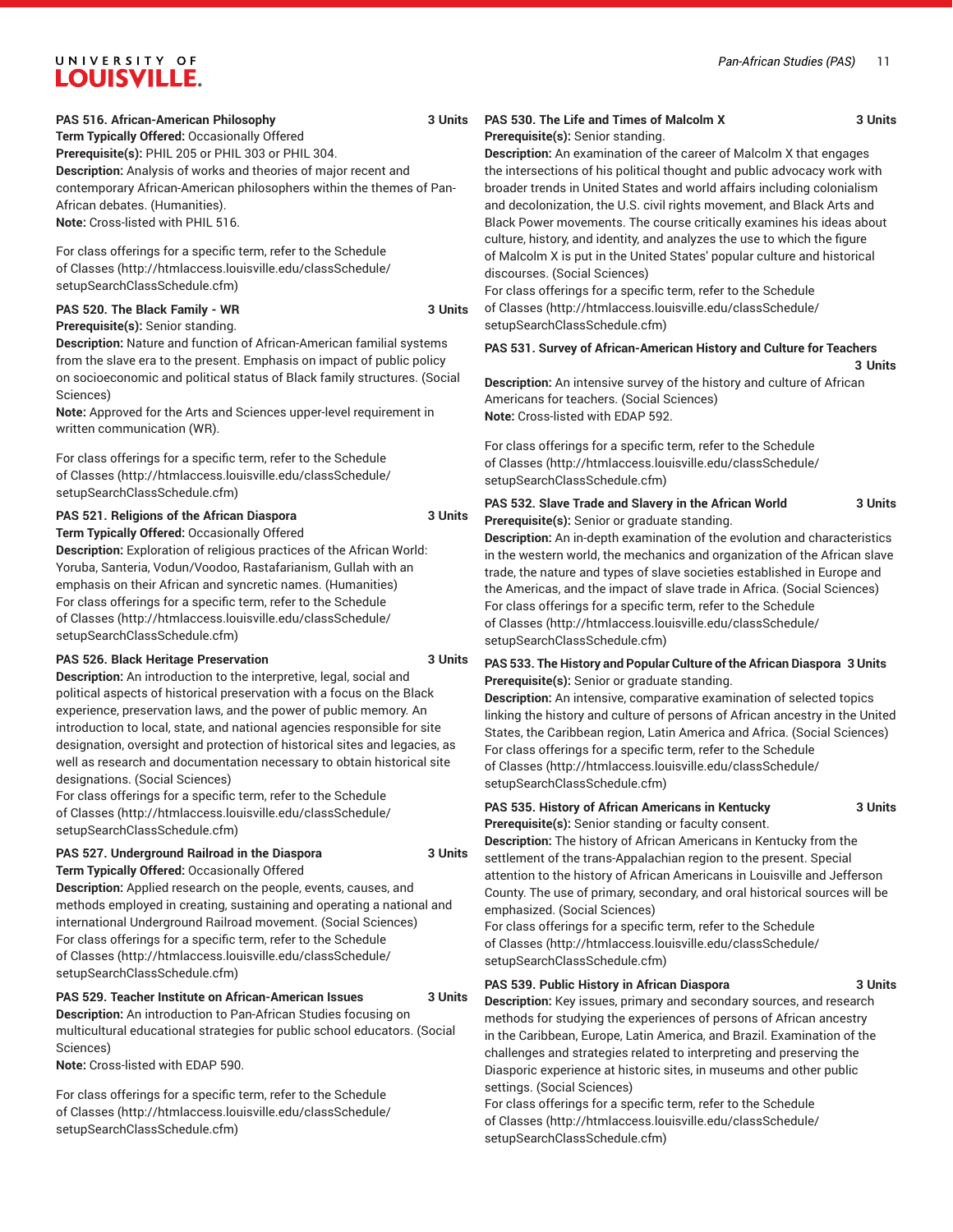#### **PAS 540. Pedagogy of African Studies 3 Units**

**Description:** Designed for teachers preparing to introduce African Studies materials to primary and secondary school students. (Social Sciences) For class offerings for a specific term, refer to the [Schedule](http://htmlaccess.louisville.edu/classSchedule/setupSearchClassSchedule.cfm) [of Classes \(http://htmlaccess.louisville.edu/classSchedule/](http://htmlaccess.louisville.edu/classSchedule/setupSearchClassSchedule.cfm) [setupSearchClassSchedule.cfm\)](http://htmlaccess.louisville.edu/classSchedule/setupSearchClassSchedule.cfm)

**PAS 541. Cultural Heritage, Tourism, and Globalization 3 Units**

**Description:** This course is designed to familiarize you with the anthropological literature on the origins, nature, and character of tourism. It will analyze the way cultural heritage sites become contested spaces, representative of memory, nationhood, history, and culture with particular emphasis on Jewish history and culture in Europe and African Americans in the U.S. (Social Sciences)

**Note:** Previously cross-listed with ANTH 532.

For class offerings for a specific term, refer to the [Schedule](http://htmlaccess.louisville.edu/classSchedule/setupSearchClassSchedule.cfm) [of Classes \(http://htmlaccess.louisville.edu/classSchedule/](http://htmlaccess.louisville.edu/classSchedule/setupSearchClassSchedule.cfm) [setupSearchClassSchedule.cfm\)](http://htmlaccess.louisville.edu/classSchedule/setupSearchClassSchedule.cfm)

#### **PAS 542. Black Women's Voices - WR 3 Units**

**Prerequisite(s):** At least 6 credit hours in Social Science or Humanities or consent of faculty.

**Description:** Global synopsis of black women's studies and social

thoughts. Highlights roadblocks and bridges experienced. Captures race, gender, class and spatial dimensions. (Social Sciences)

**Note:** Cross-listed with WGST 543.

**Note:** Approved for the Arts & Sciences upper-level requirement in written communication (WR).

**Note:** Credit may not be earned for both PAS 542/WGST 543 and PAS 643/WGST 643.

For class offerings for a specific term, refer to the [Schedule](http://htmlaccess.louisville.edu/classSchedule/setupSearchClassSchedule.cfm) [of Classes \(http://htmlaccess.louisville.edu/classSchedule/](http://htmlaccess.louisville.edu/classSchedule/setupSearchClassSchedule.cfm) [setupSearchClassSchedule.cfm\)](http://htmlaccess.louisville.edu/classSchedule/setupSearchClassSchedule.cfm)

#### **PAS 545. Southern Women: Black and White 3 Units Term Typically Offered:** Occasionally Offered

**Description:** Course focuses on questions of identity for southern women, black and white, by contrasting stereotypes and ideals with realities for these women in the slave, Jim Crow, and modern South. (Social Sciences)

**Note:** Cross-listed with WGST 545. **Note:** Credit may not be earned for this course and PAS 645 or WGST 645.

For class offerings for a specific term, refer to the [Schedule](http://htmlaccess.louisville.edu/classSchedule/setupSearchClassSchedule.cfm) [of Classes \(http://htmlaccess.louisville.edu/classSchedule/](http://htmlaccess.louisville.edu/classSchedule/setupSearchClassSchedule.cfm) [setupSearchClassSchedule.cfm\)](http://htmlaccess.louisville.edu/classSchedule/setupSearchClassSchedule.cfm)

## **PAS 546. African Languages in the Diaspora 3 Units**

**Prerequisite(s):** junior standing. **Description:** Course investigates the intersections of linguistic behavior from the perspective of the global African Diaspora. Explores the many manifestations of African and other linguistic influences as seen through an analysis of various media. (Humanities)

**Note:** Credit may not be earned for this course and PAS 346.

For class offerings for a specific term, refer to the [Schedule](http://htmlaccess.louisville.edu/classSchedule/setupSearchClassSchedule.cfm) [of Classes \(http://htmlaccess.louisville.edu/classSchedule/](http://htmlaccess.louisville.edu/classSchedule/setupSearchClassSchedule.cfm) [setupSearchClassSchedule.cfm\)](http://htmlaccess.louisville.edu/classSchedule/setupSearchClassSchedule.cfm)

#### **PAS 547. Language, Race, Class and Gender 3 Units**

```
Prerequisite(s): Junior standing.
```
**Description:** Course investigates the intersections of linguistic behavior with questions of race, class and gender. Students will gain an understanding of the multiple characteristics of communication. (Humanities)

**Note:** Credit may not be earned for this course and WGST 547. **Note:** Cross-listed with WGST 547.

For class offerings for a specific term, refer to the [Schedule](http://htmlaccess.louisville.edu/classSchedule/setupSearchClassSchedule.cfm) [of Classes](http://htmlaccess.louisville.edu/classSchedule/setupSearchClassSchedule.cfm) ([http://htmlaccess.louisville.edu/classSchedule/](http://htmlaccess.louisville.edu/classSchedule/setupSearchClassSchedule.cfm) [setupSearchClassSchedule.cfm\)](http://htmlaccess.louisville.edu/classSchedule/setupSearchClassSchedule.cfm)

**PAS 548. Black Museums and Cultural Heritage 3 Units Prerequisite(s):** 6 credit hours completed in Anthropology or Pan African Studies.

**Description:** Examination of historical and cultural dimensions of museums and heritage sites in Africa and Africa Diaspora. Representation of Africana ethnic groups depicted in museum setting and public culture. (Social Sciences)

**Note:** Graduate credit may not be earned for both PAS 548 and PAS 648.

For class offerings for a specific term, refer to the [Schedule](http://htmlaccess.louisville.edu/classSchedule/setupSearchClassSchedule.cfm) [of Classes](http://htmlaccess.louisville.edu/classSchedule/setupSearchClassSchedule.cfm) ([http://htmlaccess.louisville.edu/classSchedule/](http://htmlaccess.louisville.edu/classSchedule/setupSearchClassSchedule.cfm) [setupSearchClassSchedule.cfm\)](http://htmlaccess.louisville.edu/classSchedule/setupSearchClassSchedule.cfm)

#### **PAS 549. African Americans in Louisville, Kentucky 3 Units Term Typically Offered:** Occasionally Offered

**Description:** In-depth examination of the history of African Americans in Louisville, Kentucky, from the settlement of the trans-Appalachian west to the present. Through the use of primary, secondary and oral historical sources, the course will focus on the social, cultural, political and economic dimensions of African-American life in Kentucky's largest metropolitan area. (Social Sciences)

For class offerings for a specific term, refer to the [Schedule](http://htmlaccess.louisville.edu/classSchedule/setupSearchClassSchedule.cfm) [of Classes](http://htmlaccess.louisville.edu/classSchedule/setupSearchClassSchedule.cfm) ([http://htmlaccess.louisville.edu/classSchedule/](http://htmlaccess.louisville.edu/classSchedule/setupSearchClassSchedule.cfm) [setupSearchClassSchedule.cfm\)](http://htmlaccess.louisville.edu/classSchedule/setupSearchClassSchedule.cfm)

[setupSearchClassSchedule.cfm\)](http://htmlaccess.louisville.edu/classSchedule/setupSearchClassSchedule.cfm)

**PAS 550. African Popular Culture 3 Units Description:** Examination of the popular arts of Africa, focusing on the variety of aesthetic forms, performance styles, and the sociocultural and political contexts in which they are found. (Humanities) For class offerings for a specific term, refer to the [Schedule](http://htmlaccess.louisville.edu/classSchedule/setupSearchClassSchedule.cfm) [of Classes](http://htmlaccess.louisville.edu/classSchedule/setupSearchClassSchedule.cfm) ([http://htmlaccess.louisville.edu/classSchedule/](http://htmlaccess.louisville.edu/classSchedule/setupSearchClassSchedule.cfm)

**PAS 551. Studies in African-American Literature 3 Units**

**Prerequisite(s):** Junior standing; ENGL 102 or ENGL 105. **Description:** In-depth study of selected movements, topics, or groupings of African-American writers. (Humanities) **Note:** Cross-listed with ENGL 550.